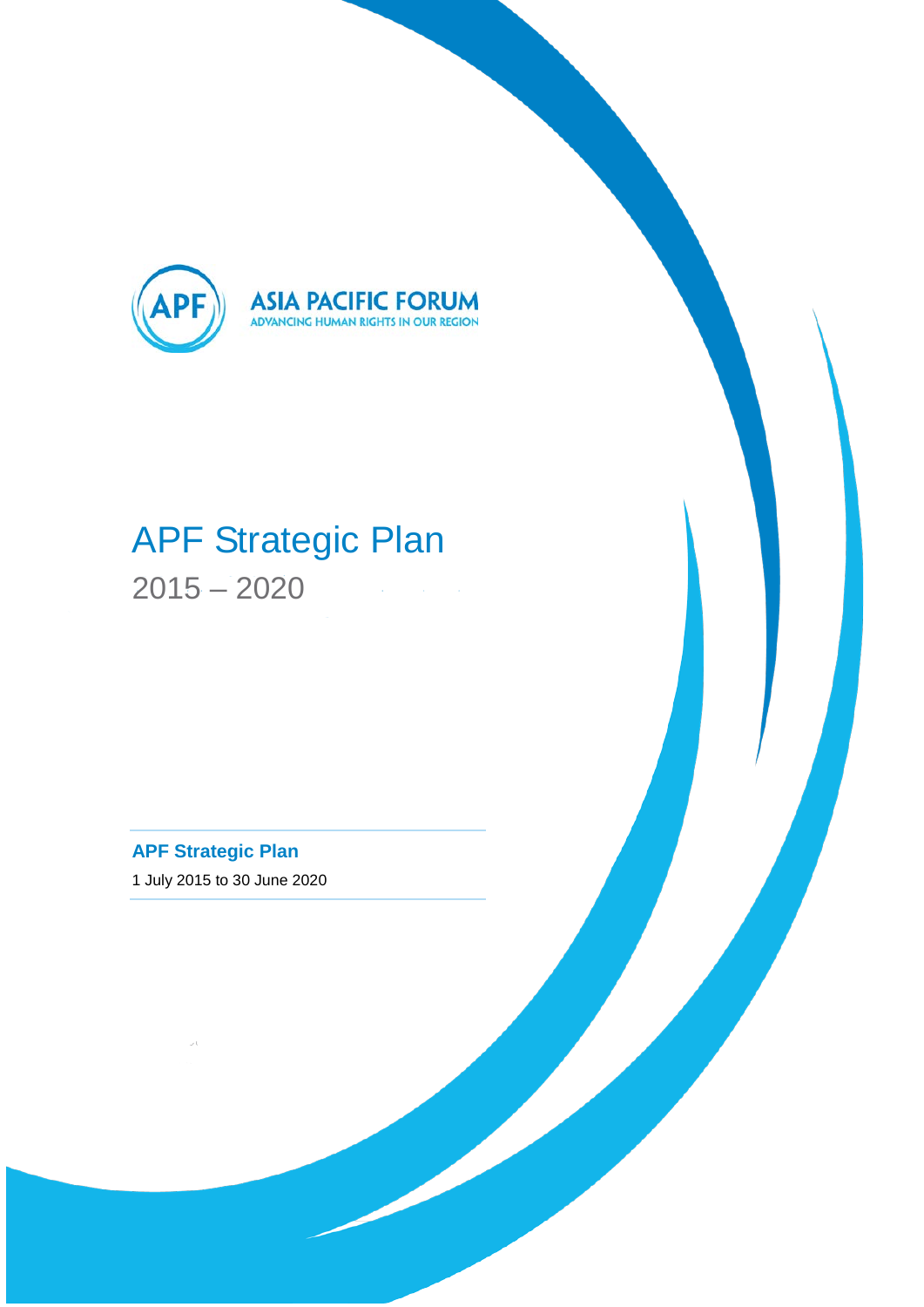## APF Strategic Plan 2015 - 2020

The APF is a membership organisation consisting of national human rights institutions (NHRIs) of the Asia Pacific region. It provides its members with advisory, capacity-building, networking and strategic services.

As of 1 July 2015 the APF is comprised of the following 22 member institutions:

- the **Afghanistan** Independent Human Rights Commission
- the **Australian** Human Rights Commission
- the National Human Rights Commission of **Bangladesh**
- the National Human Rights Commission of **India**
- the **Indonesian** National Commission on Human Rights
- the **Jordan** National Centre for Human Rights
- the National Centre for Human Rights of **Kazakhstan**
- the National Human Rights Commission of **Korea**
- the Human Rights Commission of **Malaysia**
- the Human Rights Commission of the **Maldives**
- the **Myanmar** National Human Rights Commission
- the Human Rights Commission of **Mongolia**
- the National Human Rights Commission of **Nepal**
- the **New Zealand** Human Rights Commission
- the National Human Rights Commission of **Oman**
- the **Palestine** Independent Commission for Human Rights
- the **Philippines** Commission on Human Rights
- the National Human Rights Committee of **Qatar**
- the Ombudsman of **Samoa**
- the Human Rights Commission of **Sri Lanka**
- the National Human Rights Commission of **Thailand**, and
- the Provedor for Human Rights and Justice of **Timor-Leste**.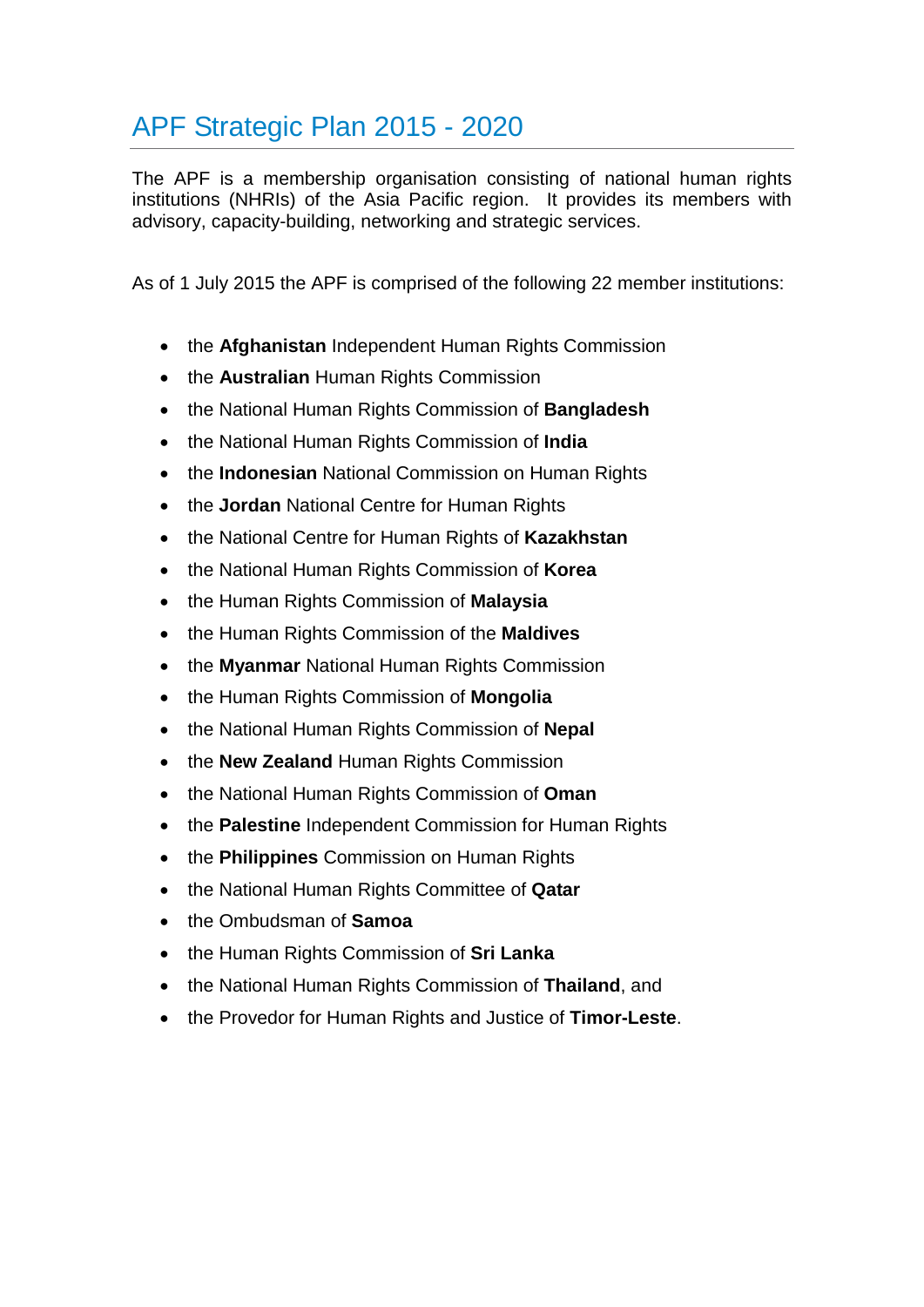## **APF Membership**



## Approach to Strategic Planning

This strategic plan for 2015-2020 is the result of an extensive program of participatory engagement amongst APF members and key stakeholders. The key elements of the process included an analysis of:

- the performance of the organisation over the past 5 years;
- the emerging human rights context for NHRIs in the region; and
- the views of APF members and key stakeholders including the United Nations, governments, civil society and donors.

#### **Theory of Change**

To help guide the development of its strategic direction to 2020, the APF articulated a 'Theory of Change'. The APF's theory of change asserts that independent and effective NHRIs, acting individually and collectively to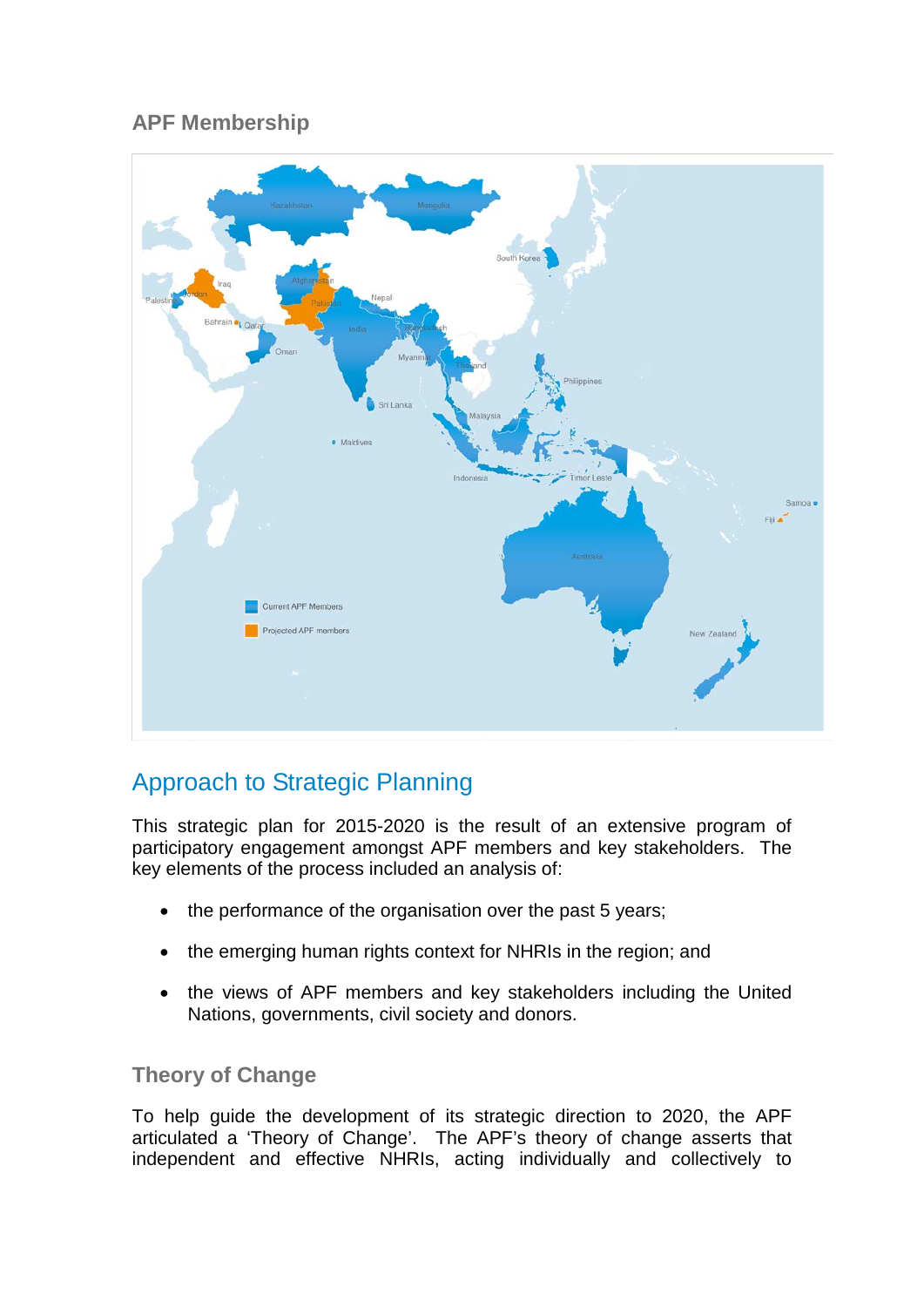influence laws, policies, practices and attitudes, will create an improved human rights environment in the Asia Pacific.

## APF Priorities

The APF's strategic plan for 2015 - 2020 sets out the activities, time frames and targets that will be required to deliver the functions that contribute towards key outcomes. It includes measures to mitigate risks arising from strategic and operational assumptions. The combination of the APF's theory of change, strategic priorities & functions and its vision and mission provide the basis of the APF's strategic plan for the next five years to 2020.

This strategic plan has been developed in recognition of the resources available to the APF. Accordingly the APF has prioritised the activities, time frames and targets described in this plan. These priorities have been developed in light of the strategic and functional priorities identified and approved by APF members.

#### **Strategic Human Rights Priorities**

In pursuing its functions from 2015 to 2020 the APF will foster human rights, peace and security by addressing civil, political, economic, social and cultural rights with priority accorded to the following groups:

- Children;
- Women;
- People with disabilities;
- Mass movement of people (including asylum seekers, refugees, migrants, internally and externally displaced persons); and
- Older persons.

In addition to the above, the APF will also prioritise activities relating to business and human rights.

#### **Priority NHRI Functions**

In delivering its strategic plan for 2015 to 2020 the APF will prioritise support for the following NHRI functions:

- Complaints;
- Awareness raising, education, training, and research (including national inquiries and campaigns);
- Cooperation with civil society;
- Monitoring; and
- Engagement in international and regional bodies and mechanisms.

#### **Governance**

With membership of the APF set to grow over the life of the strategic plan, it has become clear that a comprehensive review of the APF's governance is required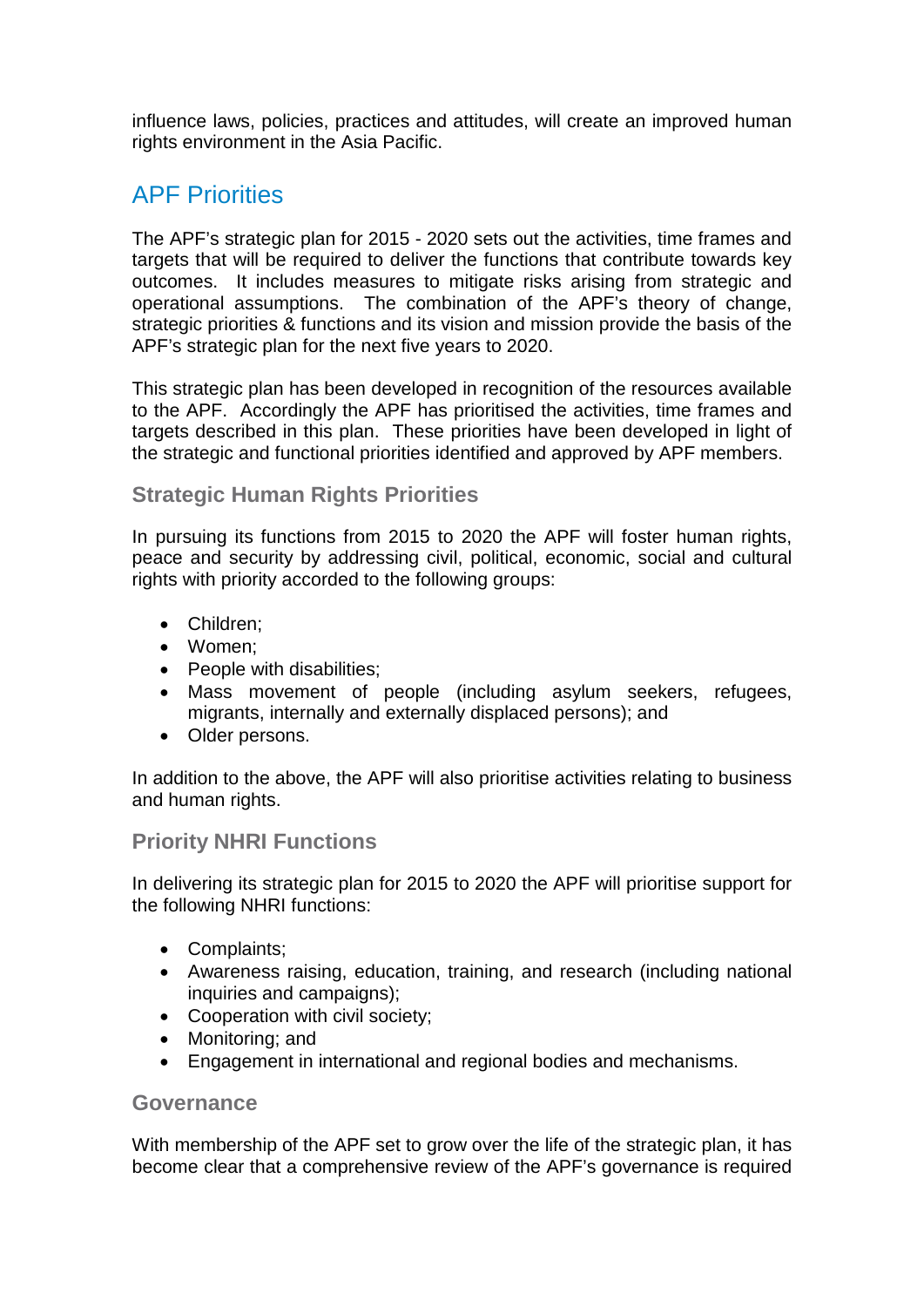to ensure that the organisation's operational effectiveness, future sustainability, credibility and ownership by its members is strengthened and placed in the best possible position for continued future success. A review of governance arrangements is part of this strategic plan.

## APF Vision, Mission and Functions

#### **APF Vision Statement**

The APF's vision is:

#### **An Asia Pacific region where everyone enjoys human rights.**

#### **APF Mission Statement**

The APF's mission is:

#### **The APF as a network of national human rights institutions in the Asia and Pacific region provides advisory, networking and capacity-building services to our members to support them in their efforts to promote and protect human rights and to comply with international norms and standards.**

#### **APF Functions**

To achieve its vision and mission the APF will undertake the following six functions. The prioritised activities, time frames, responsibilities and targets in this strategic plan are organised according to these functions:

#### **Function 1: Building stronger NHRIs**

The APF strengthens the capacity of our members through training, capacity assessments and high level dialogues.

#### **Function 2: Collaborating and sharing knowledge**

The APF exchanges information and experiences, builds cooperation and develops professional human rights networks to encourage peer to peer learning.

#### **Function 3: Providing advice and expertise**

The APF provides expert advice to our members, governments and civil society in the region.

#### **Function 4: Contributing at the national, regional and international level**

The APF engages nationally, regionally and internationally to promote our members participation and views and to share their expertise with others.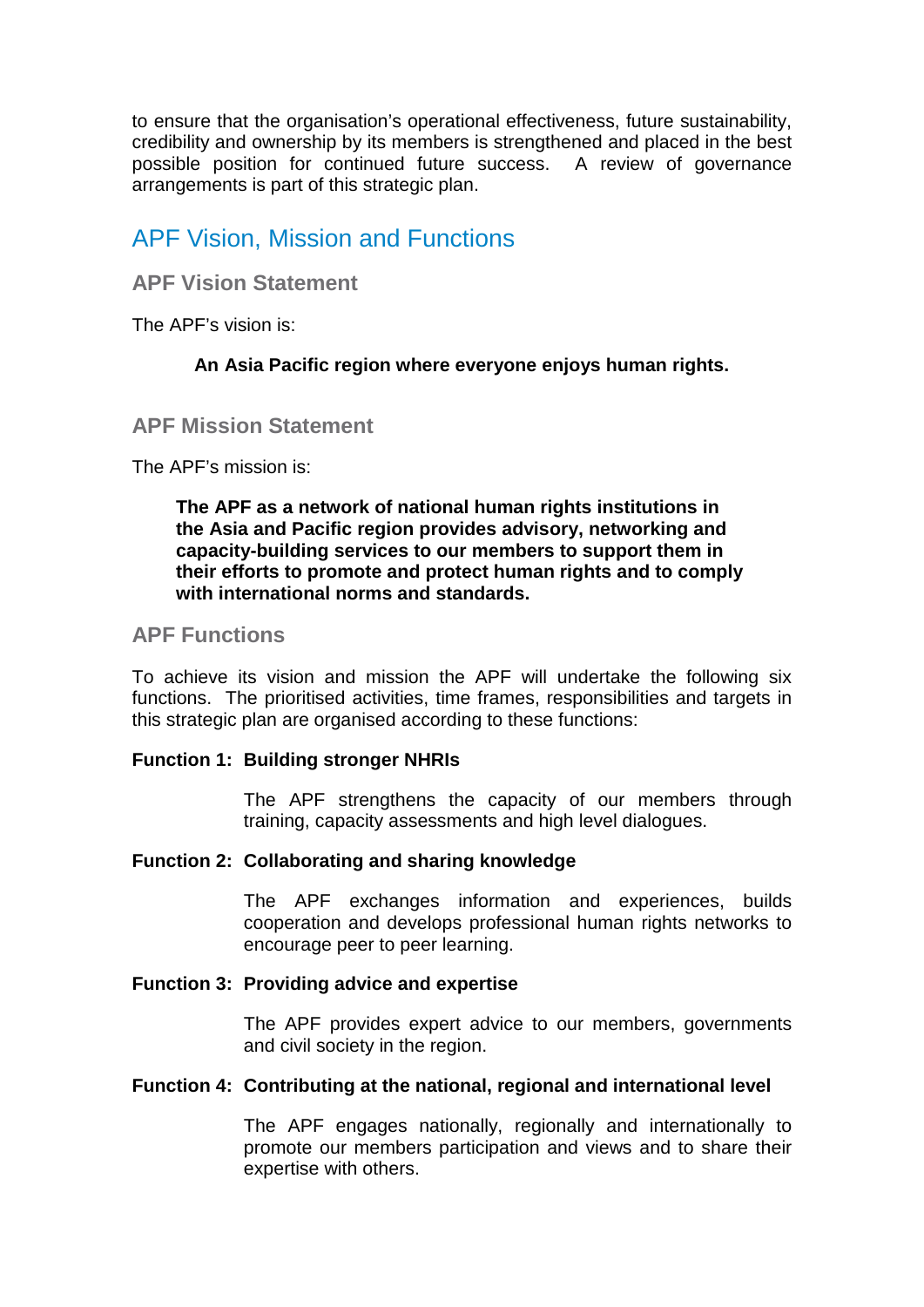#### **Function 5: Promoting gender equality**

The APF promotes gender equality and integrates gender considerations across all our work.

#### **Function 6: Strengthening organisational leadership and governance**

The APF is diverse, effectively governed and sustainably resourced.

## APF Outcomes

The APF has identified the following four key outcomes for its work from 2015 to 2020. The effectiveness of the APF in influencing the human rights environment in our region will be measured against these outcomes:

- **Outcome 1: Increased number of NHRIs complying with UN and international standards.**
- **Outcome 2: NHRIs are better able to perform their functions in the areas of complaints, education, monitoring, advocacy and reporting.**
- **Outcome 3: A more conducive environment for the recognition of NHRIs at the national, regional and international level.**
- **Outcome 4: APF is well-governed, sustainably resourced, strategically directed and member-owned.**

The following section describes the rationale for these outcomes.

**Outcome 1: Increased number of NHRIs complying with international standards**

#### **National Human Rights Institutions and international standards**

NHRIs need to fully comply with the minimum international standards set out in the UN endorsed 'Principles Relating to the Status of National Institutions (the Paris Principles) to be recognised as 'A-status' institutions.[1](#page-5-0) The *Paris Principles* set out important criteria in relation to an NHRI's independence, pluralism, mandate, function, powers, and engagement with civil society, government, parliament and the international system. At the international level, A-status NHRIs enjoy participation rights at the UN Human Rights Council such as separate accreditation status (different from States and NGOs), the right to speak under all items of the Council's agenda and the right to make written statements for inclusion in the official record of meetings. At the regional level, A-status institutions can also be elected to the APF governance board.

-

<span id="page-5-0"></span><sup>1</sup> <http://www.asiapacificforum.net/members/members/international-standards>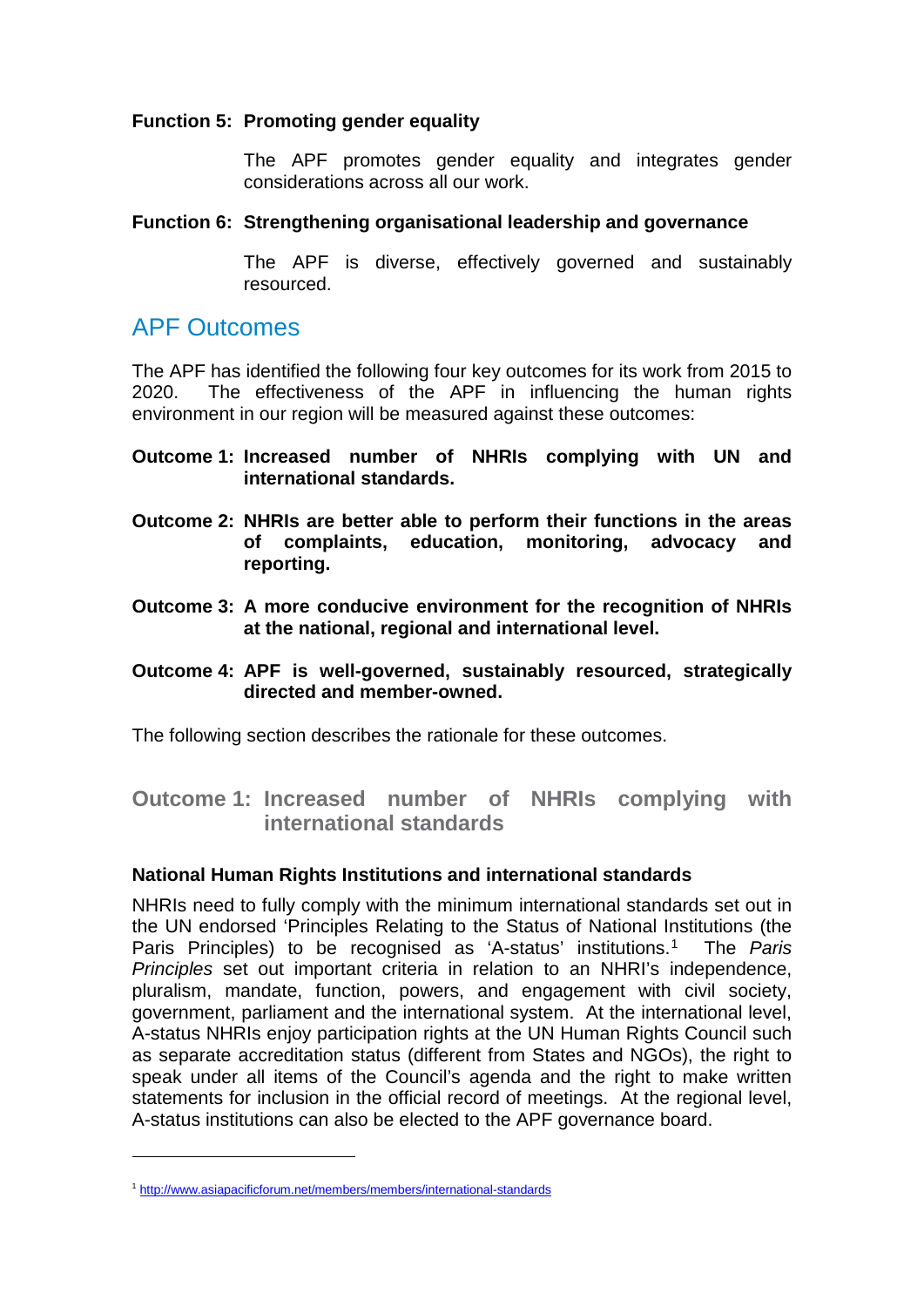The International Coordinating Committee of National Human Rights Institutions (ICC) is the body that accredits NHRIs against the Paris Principles.[2](#page-6-0) The ICC's role in accrediting NHRIs is officially recognised by the UN including the General Assembly, the Human Rights Council and other human rights mechanisms. The ICC develops 'General Observations' to assist in the understanding and interpretation of the Paris Principles. Accreditation of Astatus NHRIs is reviewed every five years.

'B-status' NHRIs are those NHRIs not yet in full compliance with the Paris Principles. They do not enjoy the same access to the Human Rights Council as A-status NHRIs, nor can they be elected to the APF governance body.

#### **APF assists in the establishment of NHRIs**

In 1996 there were five NHRIs in the Asia Pacific region (Australia, India, Indonesia, New Zealand and the Philippines). Over the last 20 years the APF has provided advice and assistance on the establishment of NHRIs to governments and parliaments in the region. In 2015 the APF has 22 member NHRIs – 15 full members ('A' status)<sup>[3](#page-6-1)</sup> and 7 associate members ('B' status).<sup>[4](#page-6-2)</sup>

The APF provides legal and accreditation advice to its members before, during and after the ICC accreditation process to assist them in relation to compliance.[5](#page-6-3) This provides NHRIs with additional knowledge and support to help them engage with their governments with the aim of developing better legislation in compliance with UN and international standards. It also gives NHRIs a better understanding of the accreditation process.

APF advisory services also assist the leadership of new and existing NHRIs to enhance their understanding of the core requirements for an effective NHRI. The APF secretariat also engages in the ICC accreditation process (twice a year the sub-committee for accreditation meets) by providing advice to the APF representative on the ICC sub-committee on accreditation. It also supports the ICC to continuously improve the interpretation of standards.

**Outcome 2: NHRIs are better able to perform their functions.**

#### **APF provides services that build NHRI capacity**

The APF provides a number of services to its members in support of the core NHRI functions (complaints, awareness raising, education, training and research including national inquiries and campaigns, cooperation with civil society, monitoring and engagement in international and regional bodies and mechanisms). The services delivered by the APF to its members include:

• Capacity assessments;

-

4 <http://www.asiapacificforum.net/members/members/associate-members>

<sup>2</sup> <http://www.asiapacificforum.net/members/working-with-others/icc>

<span id="page-6-1"></span><span id="page-6-0"></span><sup>3</sup> <http://www.asiapacificforum.net/members/members/full-members>

<span id="page-6-3"></span><span id="page-6-2"></span><sup>5</sup> [http://www.asiapacificforum.net/members/working-with-others/icc/sub-committee-on-accreditation/nhri-accreditation](http://www.asiapacificforum.net/members/working-with-others/icc/sub-committee-on-accreditation/nhri-accreditation-process)[process](http://www.asiapacificforum.net/members/working-with-others/icc/sub-committee-on-accreditation/nhri-accreditation-process)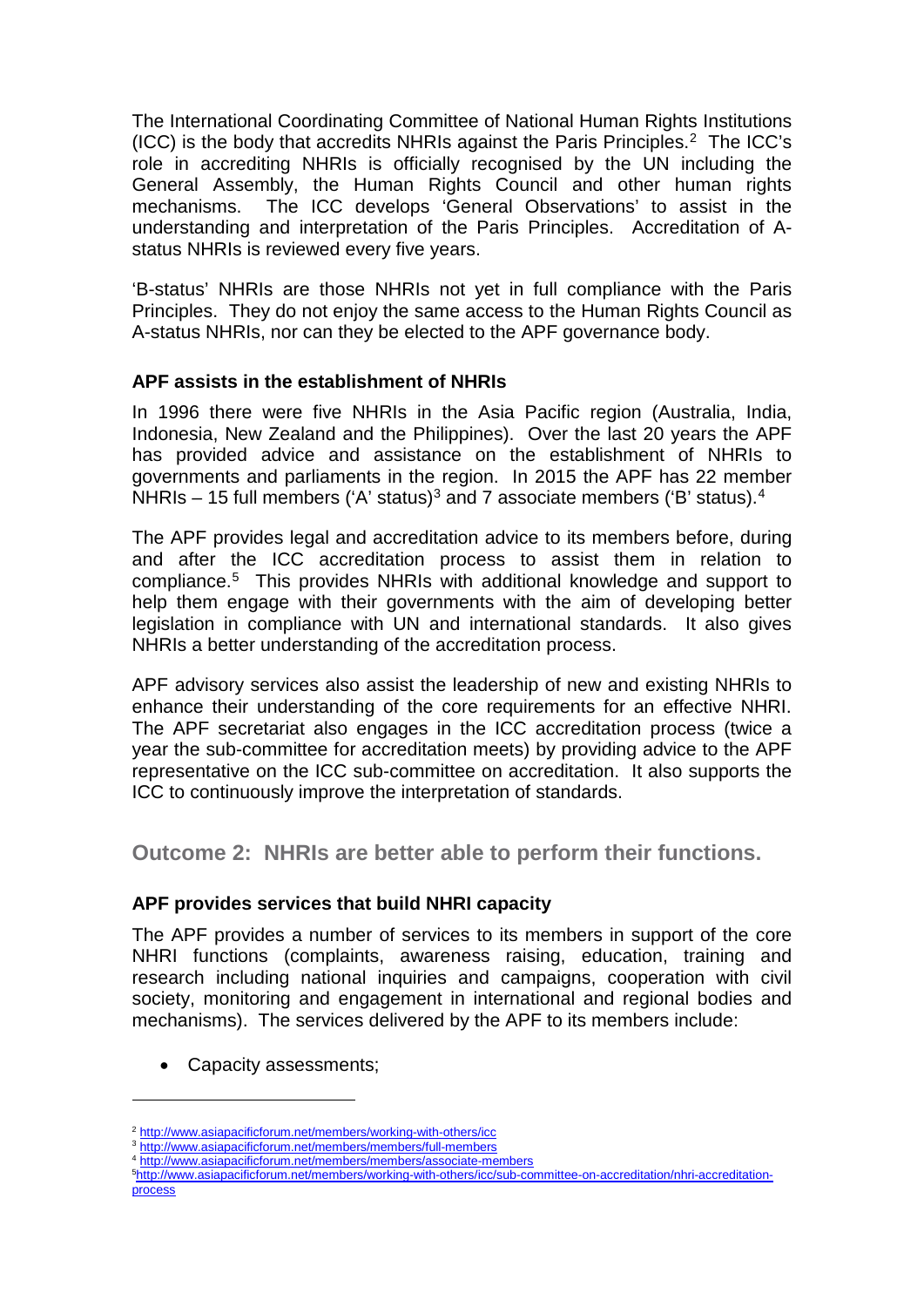- Training in functional and thematic areas;
- SEO roundtable, specialised peer networks, AGM and biennial conference;
- High level dialogues;
- Assistance to members in strategic planning, newsletter, website;
- Advisory Council of Jurists;
- Strategic planning support; and
- Staff placements between NHRIs.

#### **APF promotes and facilitates gender mainstreaming in the work of NHRIs**

The mainstreaming of gender considerations is integrated into the functions of the APF. The APF has identified gender equality as one of its core functions and women and girls human rights as a key strategic human rights issue. The APF has adopted a Gender Policy and established a Gender Focal Point at a senior level within its secretariat to coordinate this focus. Further, the APF has adopted an APF Regional Action Plan on Women and Girls. The APF supports its members through capacity-building to help them to better use their functions to promote and protect women and girls human rights as well as reflect internally on their own institutional practices in relation to gender equality. Gender indicators are also developed to measure and report progress over the 5 year period.

#### **APF builds shared capacity amongst NHRIs**

Building collegiality and shared purpose is integrated into the combined APF services, resulting in enduring relationships between NHRI member commissioners and staff and promoting peer to peer interaction and learning. NHRI staff are provided with opportunities through adult learning to become more effective, knowledgeable and skilled. NHRI leadership are provided services that aid their strategic engagement and collaboration on human rights issues in their region.

**Outcome 3: A more conducive environment for NHRIs.**

#### **APF promotes international and regional recognition of NHRIs**

The unique and independent role of NHRIs in bridging the gap between international human rights laws, standards and norms and their implementation on the ground is universally recognised as critically important by the UN, States and civil society. Their existence is closely connected with the international human rights system and their growth can be traced directly back to the strong endorsement they received at the Vienna World Conference on Human Rights in 1993. As official bodies established by national law and/or constitutionally entrenched with a specific human rights mandate, they have a critical role in providing independent, objective information about human rights situations to the UN which is tasked with monitoring and reporting on human rights issues across the globe.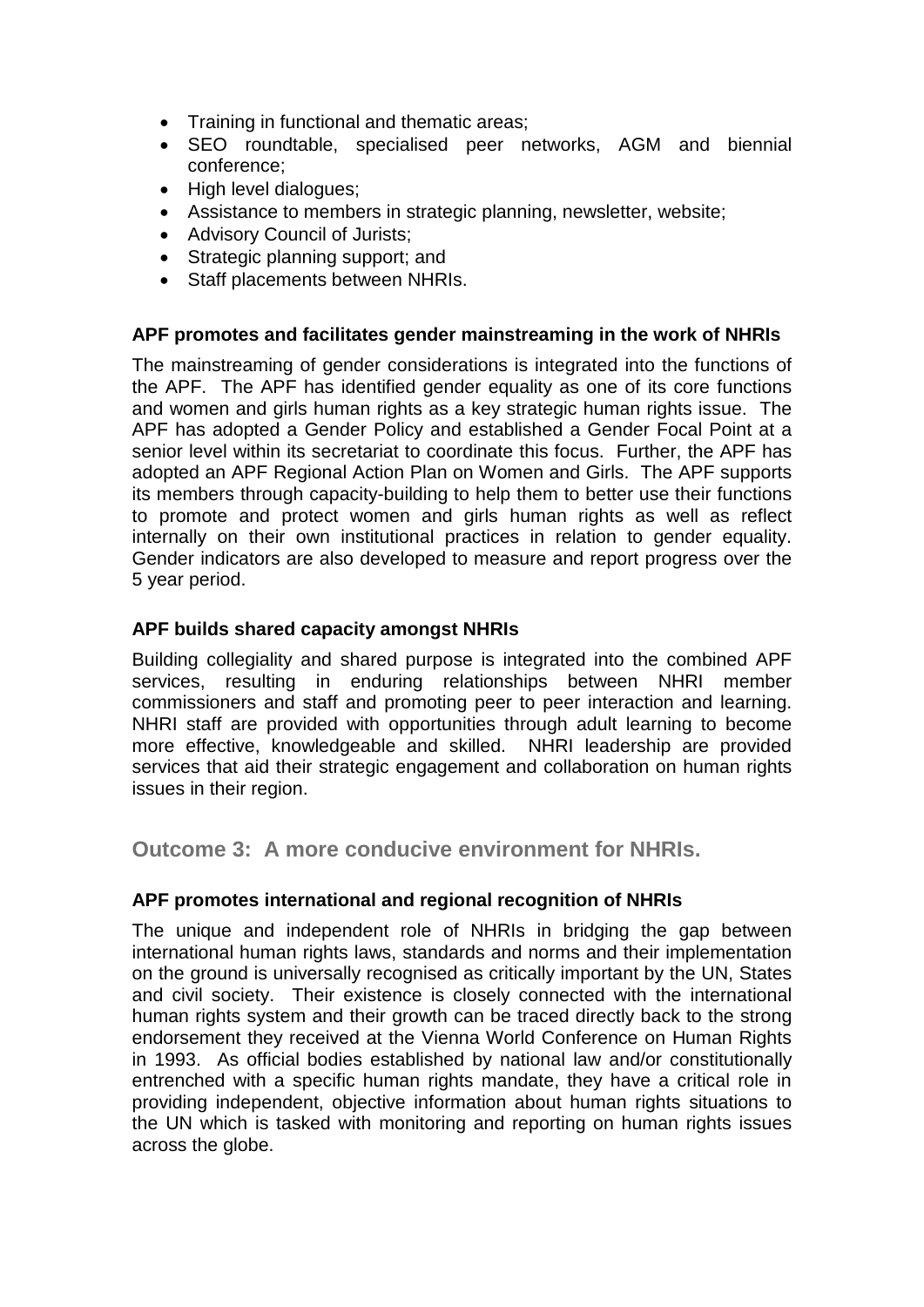The unique role of NHRIs has been recognised by the UN Human Rights Council (HRC) which provides A-status NHRIs with formal recognition to participate in its sessions and other human rights mechanisms. This formal recognition by the Human Rights Council is set out in its Rules of Procedure. Nonetheless, the level of understanding and formal recognition and participation rights of NHRIs across the whole UN system is mixed. For example, unlike the arrangement at the HRC, 'A-status' NHRIs are unable to be accredited or participate independently in New York based UN bodies such as the General Assembly, ECOSOC, or its regional or functional commissions such as CSW or UN Open-Ended Working Groups. There are, therefore, significant gaps within the UN human rights system in relation to the recognition and participation of NHRIs. These gaps are not conducive to NHRIs effectively participating in those fora.

At the regional level there is no one pan-regional intergovernmental human rights body. Sub-regional institutions do exist, for example the ASEAN Intergovernmental Commission on Human Rights (AICHR). These sub-regional institutions do not officially recognise nor provide participation rights to 'A-status' NHRIs. NHRIs cannot therefore meaningfully engage with these bodies on national or sub-regional human rights issues.

The APF will work with its members to expand the recognition and participation of NHRIs within the international UN human rights forums and regional mechanisms. Through this engagement the APF membership can gain a greater knowledge of these systems and through their expertise influence the development of policies and human rights standards. In turn UN and regional systems could more effectively utilise NHRI authoritative reports and interventions in relation to domestic human rights issues. NHRIs could also more effectively monitor international and regional recommendations made to States and follow up at the national level. The APF will facilitate advocacy efforts and develop strategies for domestic advocacy by NHRIs with governments and partners. The long-term aim is to have 'A-status' NHRIs formally recognised with participation rights in UN–wide mechanisms and in regional human rights bodies. This recognition and greater understanding of the role of NHRIs at the regional and global level will produce a more conducive environment in which NHRIs can operate. National governments are also assisted in meeting their human rights obligations by having their national accredited NHRIs access important deliberations and processes at the international and regional level.

#### **APF supports Members in times of crisis**

At the national level the APF, upon request of a member NHRI, can support individual members in times of crisis or concern. In close cooperation with the affected member, the APF facilitates a coalition of support involving its membership, the UN, civil society and governments. This support to the individual NHRI member also assists in raising awareness in the domestic sphere about the role and independence of NHRIs and helps make the domestic environment more conducive to the effective operation of NHRIs.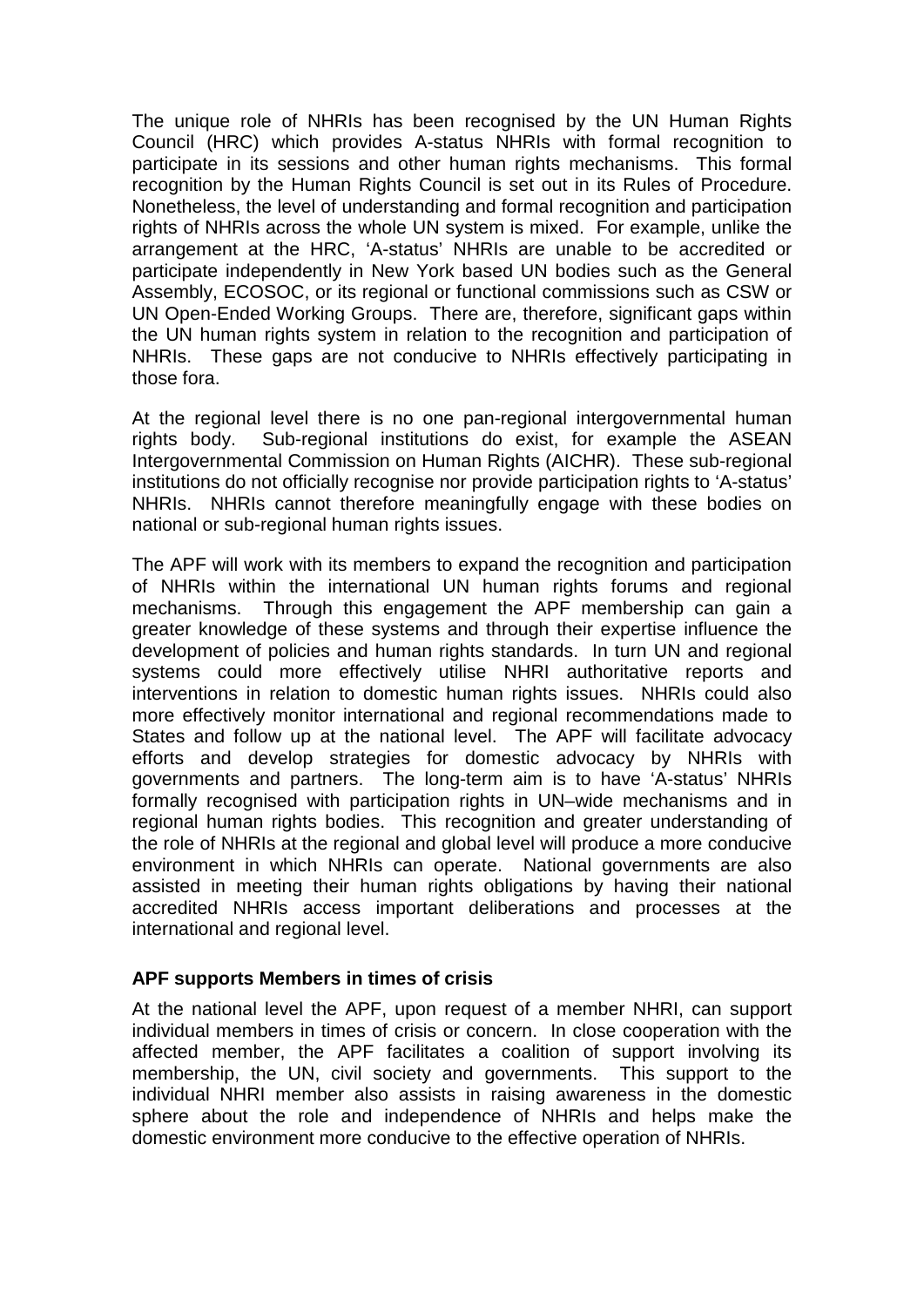#### **Outcome 4: The APF is a well-governed and resourced organisation.**

#### **APF requires sustainable resourcing and transparent governance to be effective**

In order to achieve the previous three outcomes, the APF must be a highly effective and sustainably resourced organisation serviced by an effective secretariat.

The small six-person secretariat of the APF manage the day-to-day operations including the delivery of services to members, management of human and financial resources, risk management, fundraising, monitoring and reporting, and strategic planning. For continued and effective operations the secretariat requires a professional, high-performing, motivated and diverse mix of staff. It also requires transparent, accountable and equitable decision-making among the Forum Councillors (who are governing board of the APF) and member satisfaction with APF services. A number of challenges in the next five year period will be maintaining existing donors as well as diversifying the funding base for the APF to enable future stability and security in its operations. In addition a more effective monitoring, evaluating and reporting framework must be established.

## Monitoring, Evaluation and Reporting

The business of the APF is complex, long term and unpredictable. It aims to increase the number of its member NHRIs in the Asia Pacific, all operating in their unique circumstances in different political contexts. It supports them in developing strong legislation for their effective operations and seeks to help them strengthen their capacity in the areas of complaints, education, monitoring, advocacy and reporting. It also seeks to develop a greater recognition of NHRI roles at national, regional and international levels including within the UN system. In all these tasks, the APF is focused on its own good governance and sustainable resourcing, supported by a professional secretariat of six staff. It is a small but strategic organisation in an extremely complicated world of people, politics and bureaucracy.

In response to the Dwyer Review of 2014, the APF secretariat developed a theory of change in December 2014 to better articulate the high-level outcomes the APF is seeking to achieve and some of the interlinked logic of how it seeks to contribute to those outcomes.

The aim of this approach is to develop a straightforward and valid means of evaluating the effectiveness and monitoring the performance of the 2015-2020 strategic plan. This will generate useful performance information to help inform management decisions, satisfy donor reporting requirements and communicate APF performance in implementing its Strategic Plan to members and other stakeholders.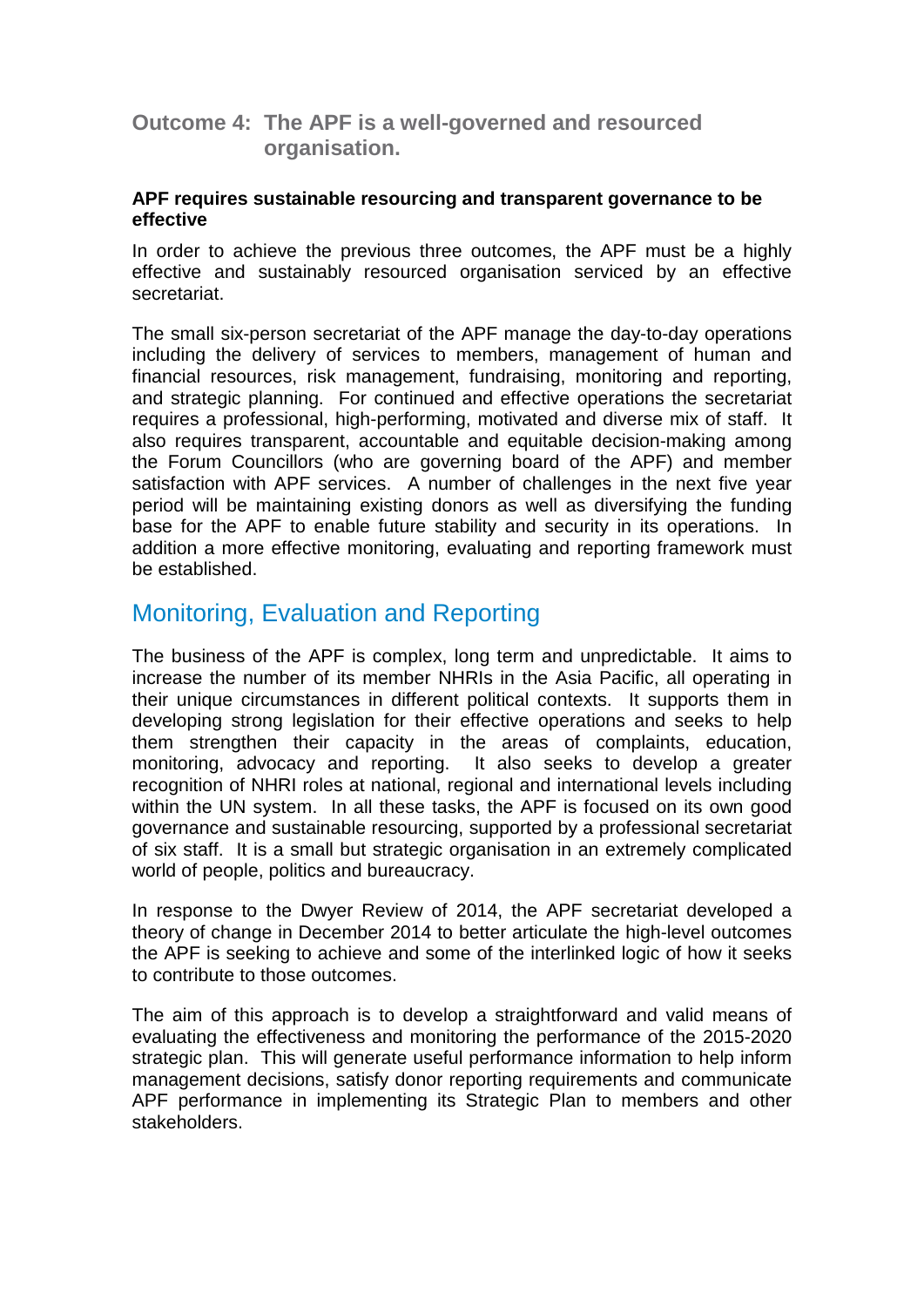#### **Monitoring**

A framework of indicators and measurement methods at Annex 3 is part of this plan to measure performance against outcomes and APF functions. At the outcomes level, monitoring will focus on results achieved. At the functions level, monitoring will focus on the relevance and quality of APF's interventions.

Annual monitoring is assigned to APF secretariat staff. After the cut-off date (31 May each year) staff will collect the required performance information, analyse it and write a short, internal thematic performance report that describes and explains the performance. Quality assurance for these thematic performance reports and support to staff in their preparation will be provided by a consultant. Evidence for thematic performance reports will be systematically maintained as a resource for the evaluations.

The annual member survey will be revised to capture information required by the framework. The revised member survey will be sent to members in May with responses due back within a four-week turnaround period. Information from the member survey will be considered within the staff thematic performance reports where applicable.

The following brief thematic performance reports will be prepared by mid-June each year:

- Training;
- Capacity;
- Gender;
- Legal advice;
- Networking;
- Engagement;
- Communications; and
- Governance

These reports will be further analysed with the survey data and synthesised to produce an annual performance report by end of June that includes all the performance information needed to prepare the Annual Report.

#### **Annual Reporting**

A single Annual Report will be prepared to meet the needs of members, donors and prospective donors. It will tell the performance story of the APF, based on the annual performance report. The Annual Report will also draw on the digital storytelling collection, a visual expression using multi-media of the work of our members, which will be developed with our members.

Key to the APF's revised communications strategy is a shared narrative across all channels of communication. This extends to the Annual Report as well as a revised APF website to better reflect our vision, mission and functions. For the first year, 2015, the structure and nature of the Annual Report will be determined in May by secretariat staff and the draft Annual Report will be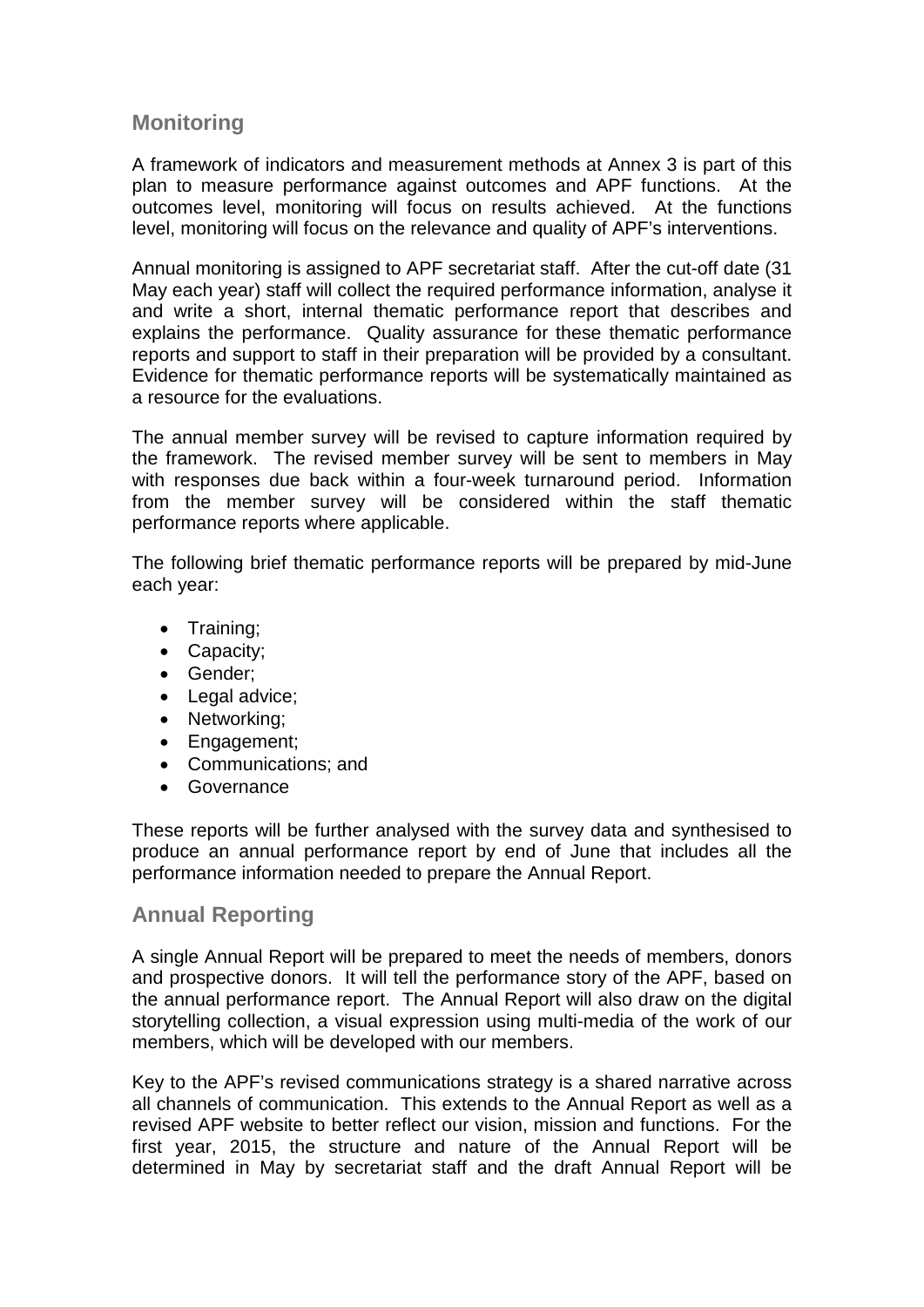prepared during July in time for submission to Forum Councillors for consideration at APF 20.

#### **Research**

The complex, political and non-linear field of human rights lends itself to research as a means to collect and analyse information, including performance information. The APF could make stronger use of existing research or commission its own independent research. Research into the impact of NHRIs could be addressed on a thematic basis, such as the prevention of torture. Research would also strengthen the understanding around particular areas, for example, on NHRI contributions to public opinion on human rights issues. The APF could support long-term global research efforts on larger topics, such as the degree to which NHRIs are a good vehicle to contribute to the realisation of human rights. In the progressive implementation of this plan, specific research projects may be included as a means to deepen and strengthen performance information.

#### **NHRI own Capacity for Monitoring and Evaluation Systems**

The APF will develop and offer training and capacity building for NHRIs in their own monitoring and evaluation systems. This will help the continuous improvement of NHRI effectiveness. Information generated from member's own monitoring and evaluation will also be valuable input to illustrate APF higher order results.

#### **Use of Performance Information by APF Management**

Over time, performance information generated through this plan will inform management decisions. Two events are planned in the immediate future to signal this use of performance information for management purposes. The first is a staff forum at the end of the financial year to reflect on the implications of the performance information in thematic performance reports. The second is to initiate a performance conversation at the tabling of the draft Annual Report at the Forum Council at APF 20. Annual consideration of performance information generated from this plan will be an important governance function to be considered by the APF's governing body.

#### **Baseline Report**

In order to measure progress of what we want to achieve over the next five years, it is important to have a clear idea of the starting position and a clear idea of what the expectations are into the future, usually expressed as targets. A baseline report for the APF will be an analytic point of reference of the situation at the commencement of the five year strategic plan (1 July 2015) against which progress can be assessed again in the future. Most, but not all, of the performance indicators need a baseline. Much of the baseline data is available to APF secretariat staff, but requires additional resources to pull together. A consultant will facilitate, quality assure this process and research additional baseline information where this is needed. The baseline report should be compiled by December 2015.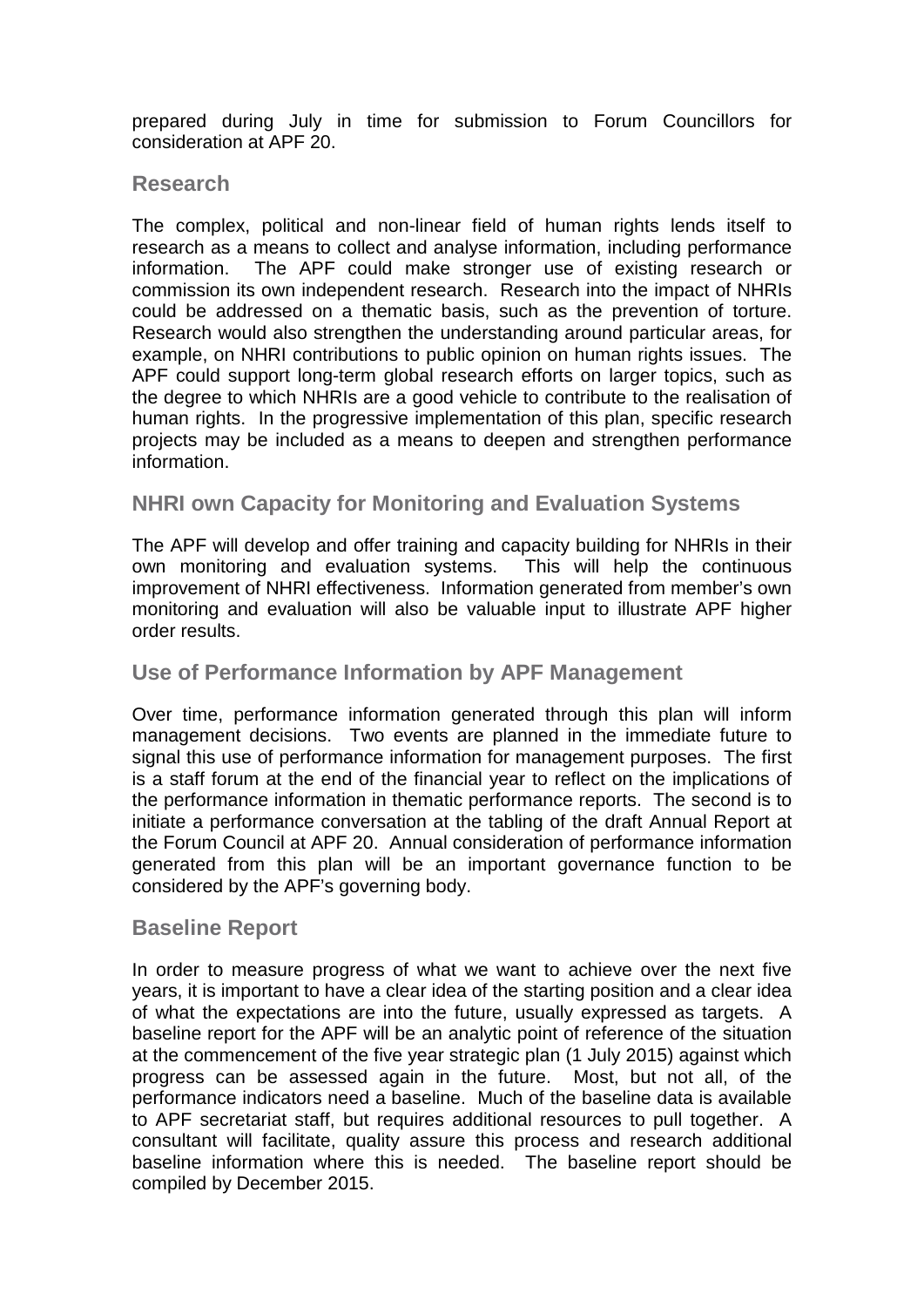#### **Mid-term Review and end of Strategic Plan Evaluation**

A mid-term review will be conducted in 2017. The main focus of this review will be to test whether the implementation of the APF's strategic plan is on track to achieve the desired outcomes by 2020. The end of strategic plan evaluation will need to be complete by September 2019 in order for the findings to feed into the next five year planning cycle of 2020-2025. Indicative questions for the evaluation are around effectiveness relevance, efficiency and sustainability, including:

- To what extent did the APF contribute to achieving the desired four outcomes?
- To what extent are the APF's activities the most appropriate for meeting the four outcomes (this tests the theory of change)?
- How efficiently did the APF achieve its outcomes? and
- How sustainable are the outcomes?

The impact of the APF's work will also be considered (see discussion following). The information generated annually from this Monitoring, Evaluation and Reporting Plan will be critical for the evaluation, which will also be likely to draw on case studies. Draft terms of reference for the evaluation will be developed well in advance of the evaluation in close cooperation with members and donors.

#### **Impact**

Impacts are defined by the OECD Development Assistance Committee (DAC) as 'positive and negative, primary and secondary long-term effects produced by a development intervention, directly or indirectly, intended or unintended.' Impact is one of the five core OECD DAC evaluation criteria for assessing development results, along with relevance, efficiency, effectiveness and sustainability (discussed above).

Evaluating impact, however, is a highly specialised endeavour. One of the early questions is to determine at what level impact should be measured – at the institutional level or at the beneficiary level (OECD DAC (2009)), both being valid levels depending on the nature of the intervention. The nature of the work of the APF suggests that impact is most sensibly measured at the institutional level. This will be captured in measuring the outcomes of the five year strategic plan. The APF Monitoring, Evaluation and Reporting Plan has been designed to capture impact at the highest reasonable level, for example in terms of member NHRI contributions to changes to laws. Impact in terms of human rights realisation at a beneficiary level (i.e. to individual persons) is too far removed from the work of the APF and extremely difficult to rigorously evaluate and attribute to the work of NHRIs, let alone their member organisation, the APF.

Nonetheless a global research effort could help answer the question of whether NHRIs are a good vehicle to contribute towards the realisation of human rights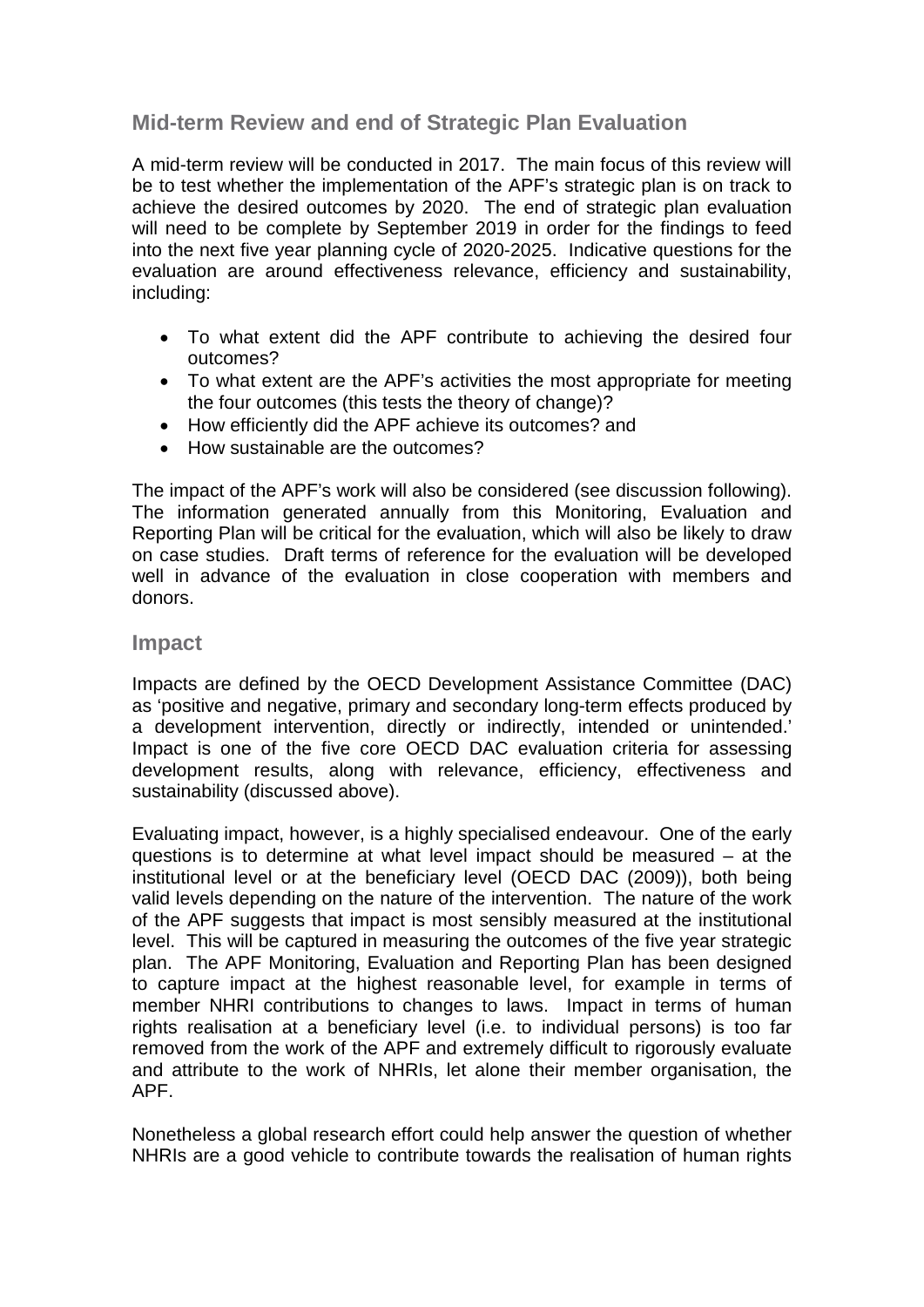at a beneficiary level. The APF will advocate such a joint research endeavour with the tripartite group ICC-UNDP-OHCHR.

#### **Progressive Implementation**

The intention in designing this approach to monitoring, evaluation and reporting is to roll it out gradually and iteratively. It should not impose too many burdens on the staff at the APF secretariat or on members. Some aspects, for example action on communications, will have increased activity in future years. The first year (2015) will serve as a pilot and test of this approach, and refinements are anticipated following review in September 2015. The approach will then be implemented in line with the five years of the APF strategic plan (2015-2020), commencing 1 July 2015. Support for staff will be offered through consultants in analysing data, quality assurance and implementing the approach.

**Annual Reporting Timetable 2016 - 2020**

Below is a schedule in relation to the annual cycle of reporting:

| Late March | Request for Annual Report on the Implementation of<br><b>Capacity Assessment Recommendations</b>        |  |  |  |  |  |  |  |
|------------|---------------------------------------------------------------------------------------------------------|--|--|--|--|--|--|--|
| Early May  | <b>Distribute Annual Member Survey</b>                                                                  |  |  |  |  |  |  |  |
| Early June | APF secretariat collects and analyses<br>performance<br>information in thematic performance reports     |  |  |  |  |  |  |  |
| Mid June   | Analyse member survey and thematic performance reports<br>and synthesize into annual performance report |  |  |  |  |  |  |  |
| End June   | Staff forum to reflect on performance                                                                   |  |  |  |  |  |  |  |
| Early July | Prepare Draft Annual Report                                                                             |  |  |  |  |  |  |  |
| Mid July   | Management review of Draft Annual Report                                                                |  |  |  |  |  |  |  |
| End July   | Draft Annual Report in Forum Council papers                                                             |  |  |  |  |  |  |  |
|            |                                                                                                         |  |  |  |  |  |  |  |

Late August-Sept APF Forum Council Meeting considers Draft Annual Report

It is also important to note that additional budgetary resources have been allocated to the new Monitoring, Evaluation and Reporting Framework due to the need to source external technical assistance from outside the APF secretariat as well as taking into consideration the additional time and management required for the overall process.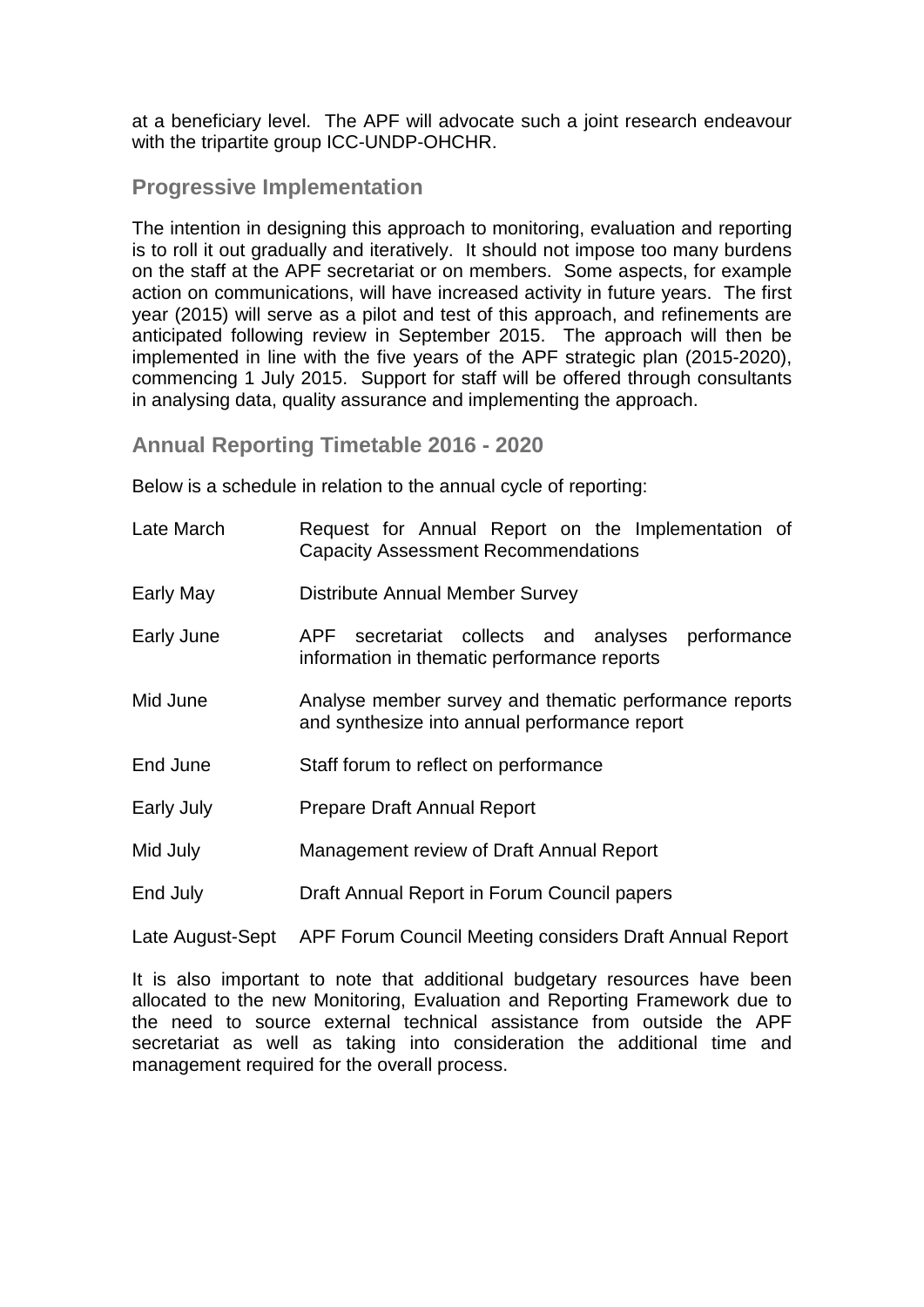## **APF Strategic Plan 2015 - 2020**

| <b>Outcomes</b>                                                                                           | <b>Functions</b>                                                                                                                         | <b>Activities</b>                                                                                                                                                                                                                                                                | <b>Priority</b>              | <b>Timeframe</b>                        |
|-----------------------------------------------------------------------------------------------------------|------------------------------------------------------------------------------------------------------------------------------------------|----------------------------------------------------------------------------------------------------------------------------------------------------------------------------------------------------------------------------------------------------------------------------------|------------------------------|-----------------------------------------|
|                                                                                                           | <b>Function 1. Advising</b><br>The APF provides                                                                                          | 1.1 Paris Principles compliance:<br>1.1.1 Maintain expert capacity in Paris Principles compliance<br>1.1.2 Constant communication with members regarding relevance of advice,<br>face-to-face engagement, accessibility and cultural and political sensitivity                   | High<br><b>High</b>          | Ongoing<br>Ongoing                      |
| Outcome 1:<br>Increased number of<br><b>NHRIs complying</b><br>with UN and<br>international<br>standards. | expert advice on NHRIs<br>to our members,<br>governments and civil                                                                       | 1.2 ICC accreditation:<br>1.2.1 Participation in ICC accreditation processes and interpretation of standards<br>1.2.1 Support and advice on accreditation and legislation for existing NHRIs<br>1.3 Legislative advice to governments and NHRIs:                                 | High<br>High                 | Ongoing<br>Ongoing                      |
|                                                                                                           | society in the region.                                                                                                                   | 1.3.1 Support and advice on legislation to establish or improve existing NHRIs<br>1.3.2 Scoping missions                                                                                                                                                                         | High<br>Medium               | Ongoing<br>Ongoing                      |
|                                                                                                           | <b>Function 2. Networking</b><br>The APF exchanges<br>information and<br>experiences, builds<br>cooperation and<br>develops professional | 2.1 Annual General Meetings<br>2.1.1 Maintain expert capacity in stakeholder management and facilitation<br>2.1.2 Build collegiality and shared purpose                                                                                                                          | High<br>High                 | Annual<br>Annual                        |
|                                                                                                           |                                                                                                                                          | 2.2 Biennial Conferences<br>2.2.1 Relationships built                                                                                                                                                                                                                            | Medium                       | 2015, 2017, 2019                        |
|                                                                                                           |                                                                                                                                          | 2.3 Senior Executive Officer Network:<br>2.3.1 Deliver SEO Round Table<br>2.3.2 Encourage peer interaction and learning<br>2.3.3 Facilitate knowledge & skills transfer between staff placement & host NHRI<br>2.3.4 Review the need for other specialised peer to peer networks | Medium<br>High<br>Low<br>Low | Annual<br>Ongoing<br>Occasional<br>2016 |
|                                                                                                           | human rights networks                                                                                                                    | 2.4 Facilitate the development of a Communications Focal Point Network                                                                                                                                                                                                           | Medium                       | 2016 - 2020                             |
|                                                                                                           | to encourage peer-to-<br>peer learning.                                                                                                  | 2.5 Communications:<br>2.5.1 Develop a communications strategy that will also support the APF's<br>fundraising strategy and enhances its visibility and regional leadership role,<br>including:<br>Website<br>e-bulletin                                                         | High                         | 2015                                    |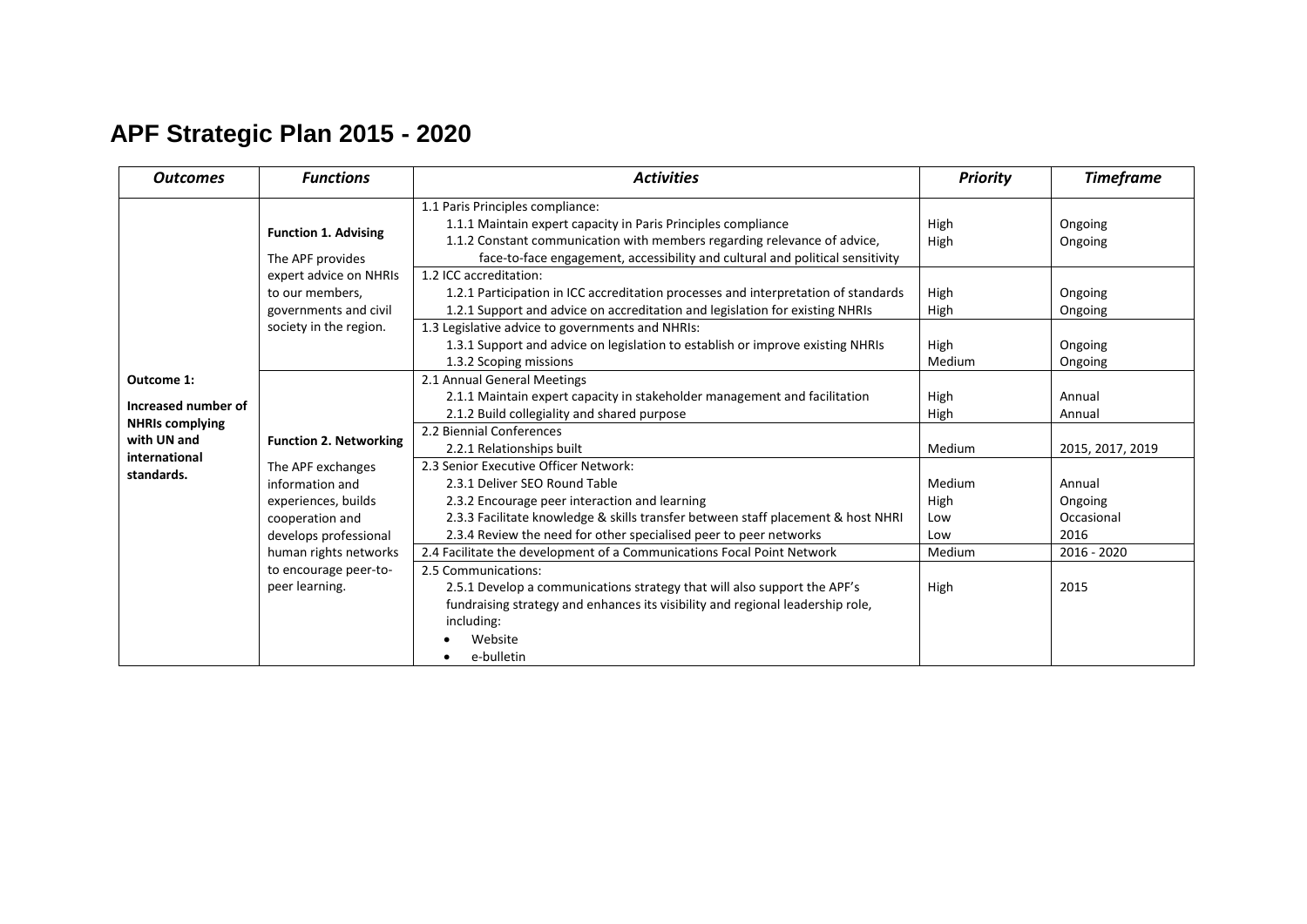| Outcome 2:<br><b>NHRIs are better</b><br>able to perform their<br>functions in the<br>areas of complaints,<br>education,<br>monitoring,<br>advocacy and<br>reporting. | <b>Function 3: Building</b><br>capacity<br>The APF strengthens<br>the capacity of our<br>members through<br>training, capacity self-<br>assessments and high<br>level dialogues. | 3.1 Training and education:<br>3.1.1 Maintain expert capacity in human rights training development and delivery<br>3.1.2 Develop a 2015 - 2020 APF Training Plan that continues to expand the use<br>of blended learning and gives priority to online training to assist language<br>barrier issues. The Plan to include:<br>Role of NHRIs in monitoring economic, social and cultural rights;<br>$\bullet$<br>Role of NHRIs in relation to business and human rights;<br>$\bullet$<br>Role of NHRIs in relation to women and girls human rights within a broader<br>$\bullet$<br>context of gender equality;<br>Role of NHRIs in relation to the human rights of people with disabilities;<br>$\bullet$<br>Role of NHRIs in relation to migrant worker's rights;<br>$\bullet$<br>Torture Prevention and Detention Monitoring;<br>NHRIs and the international human rights system;<br>Developing and delivering human rights education;<br>$\bullet$<br>Investigation skills and techniques;<br>Train the Trainer' program, especially national TOTs to get a critical mass;<br>and<br>'Master Training' programs.<br>$\bullet$<br>3.1.3 Participation in any training is conditional on knowledge sharing<br>requirements being met<br>3.1.4 Liaise with West Asian APF members to ensure quality of translation into<br>Arabic (modern standard).<br>3.1.5 Map training services and post-graduate courses available in the region<br>3.1.6 Encourage universities not yet teaching human rights to do so<br>3.1.7 Review implementation Training Action Plans | High<br>High<br>High<br>High<br>Low<br>Low<br>High | $2015 - 2020$<br>Ongoing<br>Ongoing<br>2016<br>2017 |
|-----------------------------------------------------------------------------------------------------------------------------------------------------------------------|----------------------------------------------------------------------------------------------------------------------------------------------------------------------------------|------------------------------------------------------------------------------------------------------------------------------------------------------------------------------------------------------------------------------------------------------------------------------------------------------------------------------------------------------------------------------------------------------------------------------------------------------------------------------------------------------------------------------------------------------------------------------------------------------------------------------------------------------------------------------------------------------------------------------------------------------------------------------------------------------------------------------------------------------------------------------------------------------------------------------------------------------------------------------------------------------------------------------------------------------------------------------------------------------------------------------------------------------------------------------------------------------------------------------------------------------------------------------------------------------------------------------------------------------------------------------------------------------------------------------------------------------------------------------------------------------------------------------------------------------------------|----------------------------------------------------|-----------------------------------------------------|
|                                                                                                                                                                       |                                                                                                                                                                                  | 3.2 Capacity self-assessment:<br>3.2.1. Develop a 2015 - 2020 Capacity Assessment Program<br>3.2.2 Review implementation Capacity Assessment recommendations                                                                                                                                                                                                                                                                                                                                                                                                                                                                                                                                                                                                                                                                                                                                                                                                                                                                                                                                                                                                                                                                                                                                                                                                                                                                                                                                                                                                     | High<br>High<br>Medium                             | 2015<br>Ongoing                                     |
|                                                                                                                                                                       |                                                                                                                                                                                  | 3.3 High level dialogues<br>3.4 Advisory Council of Jurists:<br>3.4.1 FCWG to develop proposal for a revised ACJ structure, composition and<br>reference process                                                                                                                                                                                                                                                                                                                                                                                                                                                                                                                                                                                                                                                                                                                                                                                                                                                                                                                                                                                                                                                                                                                                                                                                                                                                                                                                                                                                 | High                                               | Ongoing<br>2016                                     |
|                                                                                                                                                                       |                                                                                                                                                                                  | 3.5 Strategic planning:<br>3.5.1 Provide expert assistance to members in NHRI strategic planning                                                                                                                                                                                                                                                                                                                                                                                                                                                                                                                                                                                                                                                                                                                                                                                                                                                                                                                                                                                                                                                                                                                                                                                                                                                                                                                                                                                                                                                                 | Medium                                             | Occasional                                          |
| Outcome 3:                                                                                                                                                            |                                                                                                                                                                                  | 4.1 International Coordinating Committee of National Institutions:                                                                                                                                                                                                                                                                                                                                                                                                                                                                                                                                                                                                                                                                                                                                                                                                                                                                                                                                                                                                                                                                                                                                                                                                                                                                                                                                                                                                                                                                                               |                                                    |                                                     |
|                                                                                                                                                                       | <b>Function 4: Engaging</b>                                                                                                                                                      | 4.1.1 Continue expert representation on ICC                                                                                                                                                                                                                                                                                                                                                                                                                                                                                                                                                                                                                                                                                                                                                                                                                                                                                                                                                                                                                                                                                                                                                                                                                                                                                                                                                                                                                                                                                                                      | High                                               | Annual                                              |
| A more conducive                                                                                                                                                      | regionally and                                                                                                                                                                   | 4.1.2 Continue to support member representation on ICC                                                                                                                                                                                                                                                                                                                                                                                                                                                                                                                                                                                                                                                                                                                                                                                                                                                                                                                                                                                                                                                                                                                                                                                                                                                                                                                                                                                                                                                                                                           | High                                               | Ongoing                                             |
| environment for the                                                                                                                                                   | internationally                                                                                                                                                                  | 4.2 UN bodies and agencies:                                                                                                                                                                                                                                                                                                                                                                                                                                                                                                                                                                                                                                                                                                                                                                                                                                                                                                                                                                                                                                                                                                                                                                                                                                                                                                                                                                                                                                                                                                                                      |                                                    |                                                     |
| recognition &                                                                                                                                                         |                                                                                                                                                                                  | 4.2.1 Participate in the UN Human Rights Council and its mechanisms                                                                                                                                                                                                                                                                                                                                                                                                                                                                                                                                                                                                                                                                                                                                                                                                                                                                                                                                                                                                                                                                                                                                                                                                                                                                                                                                                                                                                                                                                              | High                                               | Ongoing                                             |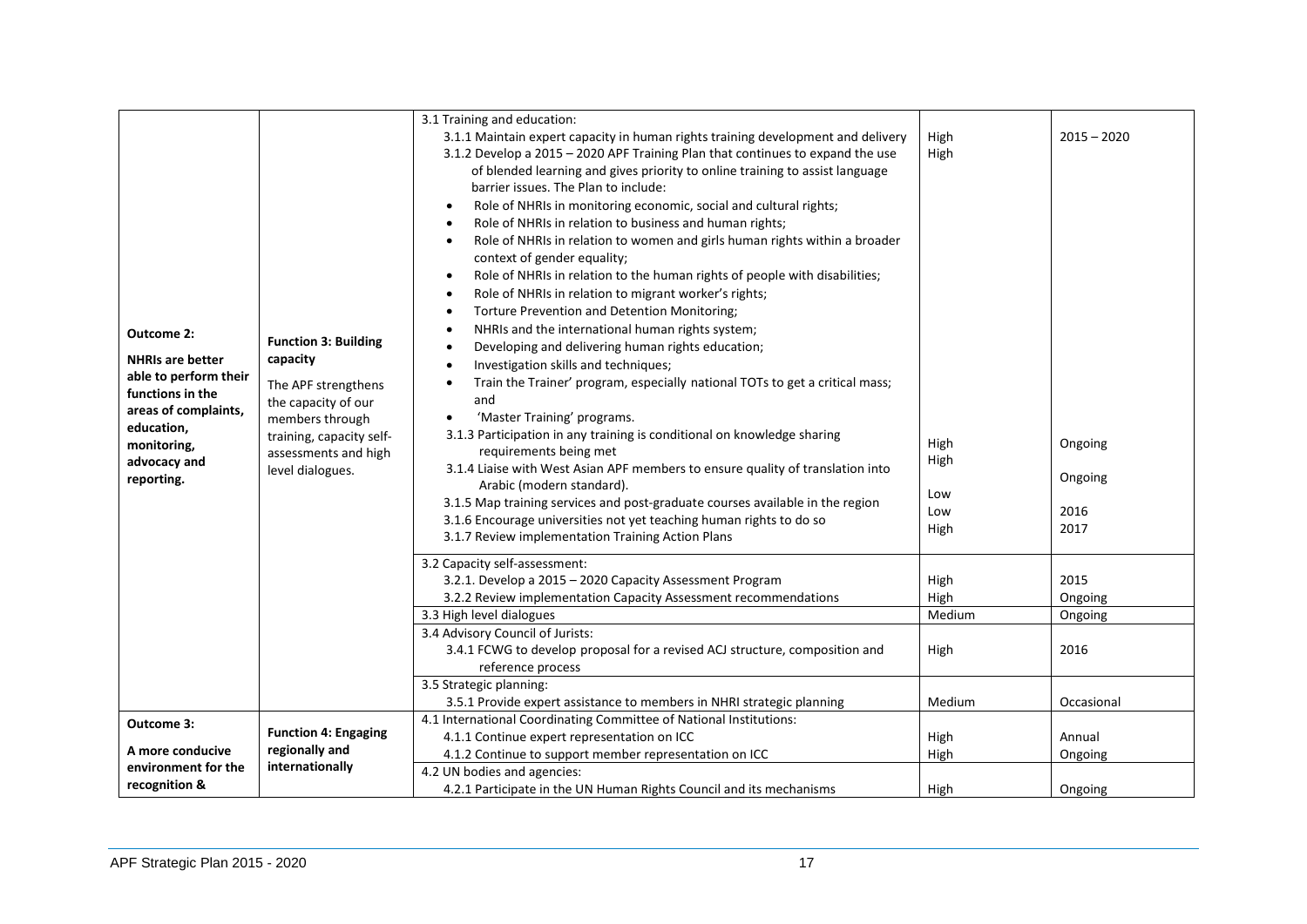| effectiveness of<br>NHRIs & a greater<br>understanding of the<br>role of NHRIs at the<br>national, regional &<br>international level. | The APF engages<br>regionally and<br>internationally to<br>promote our members<br>participation and views<br>and to share their<br>expertise with others. | 4.2.2 Participate in the General Assembly<br>4.2.3 Participate in the Conference of State Parties on Disability<br>4.2.4 Participate in the UN Open-ended Working Group on Ageing<br>4.2.5 Monitor in country support for member NHRI<br>4.2.6 Facilitate the development of coalition of support for NHRIs in times of crisis<br>4.2.7 Review costs and benefits of UN engagement in terms of human rights<br>outcomes<br>4.3 Engage with ASEAN Intergovernmental Commission on Human Rights.<br>4.4 Engage with Arab League | Medium<br>Medium<br>High<br>Medium<br>High<br>Ongoing<br>Medium<br>Medium | Ongoing<br>Ongoing |
|---------------------------------------------------------------------------------------------------------------------------------------|-----------------------------------------------------------------------------------------------------------------------------------------------------------|-------------------------------------------------------------------------------------------------------------------------------------------------------------------------------------------------------------------------------------------------------------------------------------------------------------------------------------------------------------------------------------------------------------------------------------------------------------------------------------------------------------------------------|---------------------------------------------------------------------------|--------------------|
|                                                                                                                                       |                                                                                                                                                           | 4.5 Engage with Pacific Island Forum                                                                                                                                                                                                                                                                                                                                                                                                                                                                                          | Medium                                                                    | Ongoing            |
|                                                                                                                                       |                                                                                                                                                           | 4.6 Engage with South Asian Association for Regional Cooperation                                                                                                                                                                                                                                                                                                                                                                                                                                                              | Medium                                                                    | Ongoing            |
|                                                                                                                                       | <b>Function 5:</b>                                                                                                                                        | 5.1 FCWG to develop a proposal for a revised APF governance structure                                                                                                                                                                                                                                                                                                                                                                                                                                                         | Medium                                                                    | 2017               |
| <b>Outcome 4:</b>                                                                                                                     | Governance<br>The APF is effectively<br>governed and                                                                                                      | 5.2 Strategic Planning:<br>5.2.1 Finalise APF Strategic Plan 2015 - 2020<br>5.2.2 Develop a strategic planning process for 2020 - 2025                                                                                                                                                                                                                                                                                                                                                                                        | High<br>Medium                                                            | 2015<br>2018       |
| <b>APF</b> is well-                                                                                                                   | sustainably resourced<br>through (i) a revised                                                                                                            | 5.3 Human resource management<br>5.4 Financial management                                                                                                                                                                                                                                                                                                                                                                                                                                                                     | High<br>High                                                              | Ongoing<br>Ongoing |
| governed,<br>sustainably                                                                                                              | governance structure<br>(ii) strategic planning                                                                                                           | 5.5 Develop Fundraising Strategy<br>5.5.1 Diversify funding base                                                                                                                                                                                                                                                                                                                                                                                                                                                              | High                                                                      | 2015               |
| resourced,<br>strategically directed<br>and member-owned                                                                              | (iii) human resources<br>and financial<br>management (iv)<br>fundraising strategy<br>and (v) monitoring,<br>evaluation and<br>reporting.                  | 5.6 Develop a monitoring,, evaluation and reporting Program                                                                                                                                                                                                                                                                                                                                                                                                                                                                   | High                                                                      | 2015               |
| <b>Function 6: Gender Equality</b><br>The APF promotes gender equality and<br>mainstreams gender across all our work                  |                                                                                                                                                           | 6.1 Continue to implement the APF Gender Mainstreaming Policy<br>6.1.1 Maintain expert capacity as gender Focal Point<br>6.1.2 Finalise Gender Mainstreaming Strategy                                                                                                                                                                                                                                                                                                                                                         | High<br>High                                                              | Ongoing<br>2015    |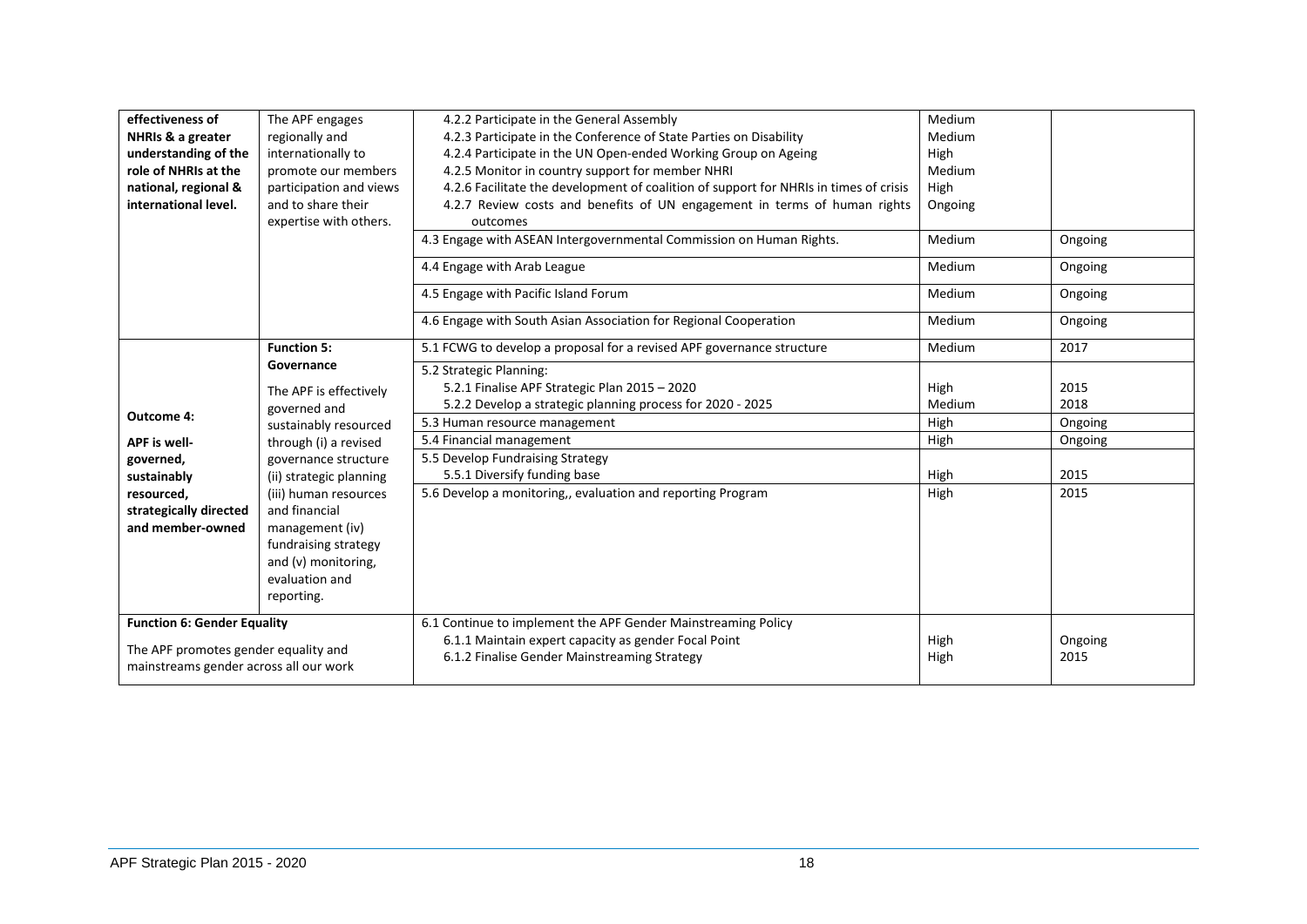### <span id="page-17-0"></span>*Framework of indicators and measurement methods*

| Indicator                                                      | July 2015 Baseline/<br>June 2020 Target                                                                                                         | <b>Measurement Method</b>                                                                                       | Source of data                                                                                                        | <b>Frequency of</b><br>measurement |
|----------------------------------------------------------------|-------------------------------------------------------------------------------------------------------------------------------------------------|-----------------------------------------------------------------------------------------------------------------|-----------------------------------------------------------------------------------------------------------------------|------------------------------------|
| <b>Outcome Indicators</b>                                      |                                                                                                                                                 |                                                                                                                 |                                                                                                                       |                                    |
|                                                                |                                                                                                                                                 | Outcome 1: Increased number of national human rights institutions complying with UN and international standards |                                                                                                                       |                                    |
| # of NHRIs that are APF                                        | <b>Baseline (2015) 22</b>                                                                                                                       |                                                                                                                 |                                                                                                                       | Annual                             |
| members                                                        | Target (2020) 25                                                                                                                                |                                                                                                                 | APF Forum Council decision in<br>meeting record of decisions                                                          |                                    |
|                                                                | <b>Baselines</b><br>(2015):<br>15A and 7B                                                                                                       | Count at cut-off date each year                                                                                 |                                                                                                                       |                                    |
| # of A/ B accredited<br>members                                | Target (2020): 16A<br>and 9B                                                                                                                    |                                                                                                                 |                                                                                                                       | Annual                             |
| Strength of NHRI legislation                                   | Baseline needed <sup>1</sup>                                                                                                                    | Assessment against international<br>standards                                                                   | <b>SCA</b> reports                                                                                                    | Annual                             |
| Percentage of NHRI<br>Commissioners and staff<br>who are women | Prior stats to give<br>baseline. No target is<br>but pluralism<br>set<br>principles<br>must be<br>advanced<br>for<br>successful<br>achievement. | Annual member survey<br><b>Capacity Assessments</b><br>2.                                                       | <b>NHRIS</b><br>APF-UNDP-OHCHR<br>(can be supplemented<br>$\bullet$<br>by NHRI websites and<br><b>Annual Reports)</b> | Annual                             |

-

<sup>&</sup>lt;sup>1</sup> Note that no target is set – a linear progression in strength of legislation is not necessarily anticipated. This qualitative and contextual indicator is designed to add depth to the discussion around indicators 1 and 2.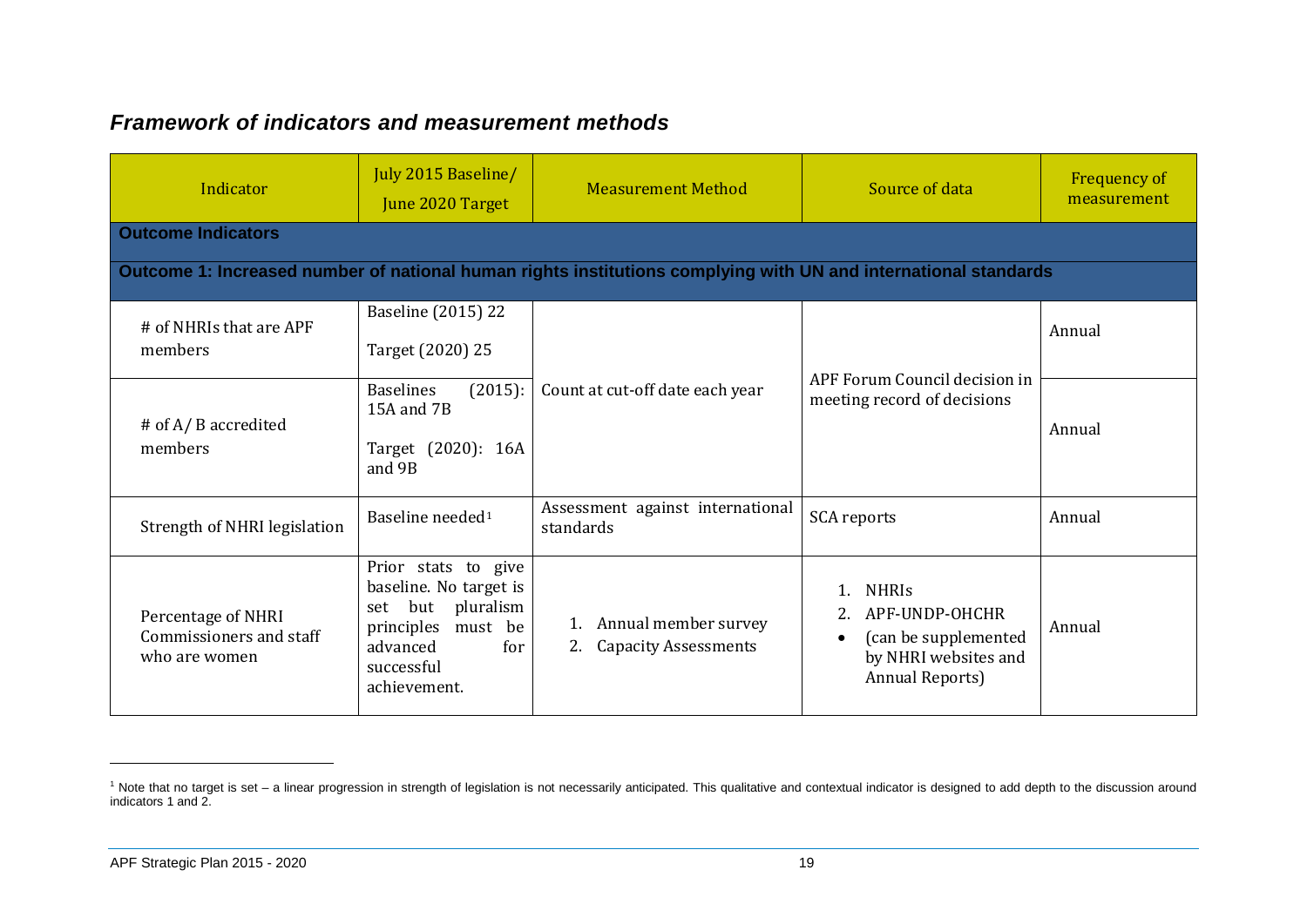| Indicator                                                                                                                                                             | July 2015 Baseline/<br>June 2020 Target                                                                                     | <b>Measurement Method</b>                                                                                                                                                                                                                           | Source of data                                                                                                                                                   | <b>Frequency of</b><br>measurement |  |  |  |
|-----------------------------------------------------------------------------------------------------------------------------------------------------------------------|-----------------------------------------------------------------------------------------------------------------------------|-----------------------------------------------------------------------------------------------------------------------------------------------------------------------------------------------------------------------------------------------------|------------------------------------------------------------------------------------------------------------------------------------------------------------------|------------------------------------|--|--|--|
| Outcome 2: National Human Rights Institutions are better able to perform their functions in the areas of complaints, education,<br>monitoring, advocacy and reporting |                                                                                                                             |                                                                                                                                                                                                                                                     |                                                                                                                                                                  |                                    |  |  |  |
| Member capacity                                                                                                                                                       | Baseline analysis of<br>existing CAPS (17 out<br>of 22). Note baseline<br>analysis must include<br>gender<br>mainstreaming. | Analysis of:<br><b>Reviews of Progress</b><br><b>UNDP</b> country office<br>evaluations if available<br>Gender mainstreaming<br>3.                                                                                                                  | NHRI/APF<br><b>UNDP</b><br>2.<br>(may be supplemented by<br>$\bullet$<br><b>ANNI reports and NHRI</b><br>annual reports)                                         | Annual                             |  |  |  |
| Integration of gender<br>considerations into the core<br>functions of NHRIs<br>participating in the APF's<br>gender program                                           | Baseline needed                                                                                                             | Sub regional training<br>1.<br>programs (pre- and post-<br>questionnaires)<br>Action plan MOU and<br>reports<br>APF knowledge from<br>3.<br>gender program<br>implementation<br><b>Capacity Assessments and</b><br>4.<br><b>Reviews of Progress</b> | <b>NHRI</b><br>2. APF<br>(may be supplemented by<br>$\bullet$<br><b>NHRI Annual Reports, UN</b><br>Women, UNFPA, NHRI<br>websites, online media<br>and searches) | Annual                             |  |  |  |
| Number of laws influenced<br>(changed, improved or<br>created)                                                                                                        | Needs no baseline                                                                                                           | Annual member survey<br>1.<br>Email APF secretariat staff<br>2.<br>and consultants to find out<br>existing knowledge<br>Follow up member survey<br>3.<br>with interviews if necessary                                                               | Members<br>APF secretariat staff<br>knowledge                                                                                                                    | Annual                             |  |  |  |
| Outcome 3: A more conducive environment for the recognition and effectiveness of NHRIs at the national, regional and international level.                             |                                                                                                                             |                                                                                                                                                                                                                                                     |                                                                                                                                                                  |                                    |  |  |  |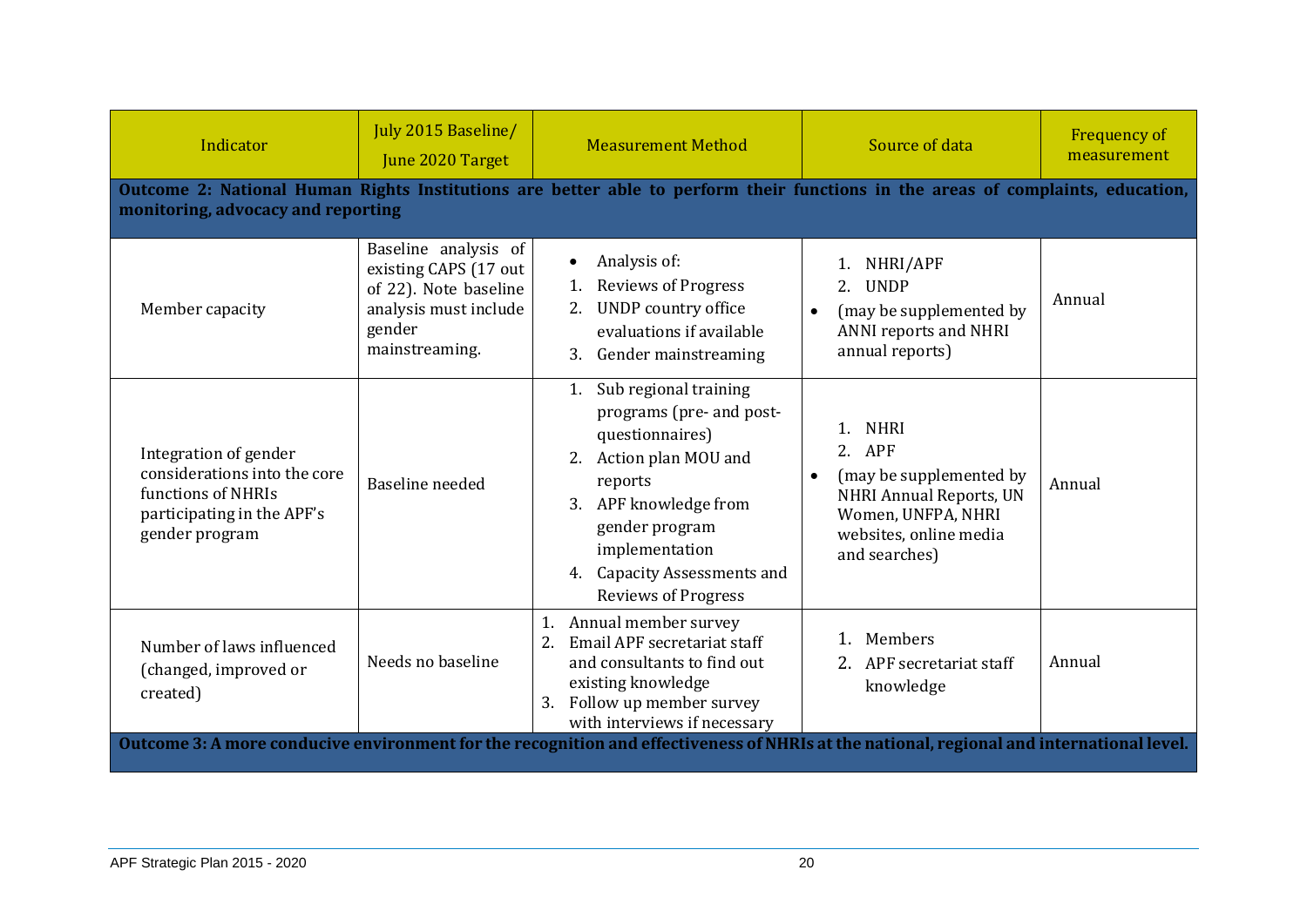| Indicator                                                                         | July 2015 Baseline/<br>June 2020 Target                                                                           | <b>Measurement Method</b>                                                                                                                                                                                   | Source of data                                                            | <b>Frequency of</b><br>measurement |  |  |  |
|-----------------------------------------------------------------------------------|-------------------------------------------------------------------------------------------------------------------|-------------------------------------------------------------------------------------------------------------------------------------------------------------------------------------------------------------|---------------------------------------------------------------------------|------------------------------------|--|--|--|
| Increased participation and<br>recognition of NHRIs within<br><b>UN</b> framework | audit<br>Baseline<br>of<br>formal and informal<br>participation<br>and<br>recognition of NHRIs<br>in UN framework | UN resolutions<br>1.<br>2.<br><b>SG Report</b><br>3.<br><b>ICC</b> reports<br>4. APF internal reports                                                                                                       | <b>UN</b><br>1.<br><b>UN</b><br>2.<br><b>ICC</b><br>3.                    | Annual                             |  |  |  |
| APF and member<br>cooperation with civil<br>society                               | Baseline needed                                                                                                   | NGO participation in APF<br>1.<br>meetings and conferences and<br>vice versa<br>Engagement with civil society<br>2.<br>elements of CA annual reports<br>3. Engagement with civil society<br>in APF projects | Meeting records<br>1.<br>2.<br>CA annual reports<br>3.<br>Project records | Annual                             |  |  |  |
| Recognition of the role of<br>member NHRIs by national<br>governments             | Baseline needed                                                                                                   | Whether parliament and<br>1.<br>executive respond to NHRI<br>reports (annual member<br>survey)<br>2. Fewer reprisals                                                                                        | 1. NHRIS<br>2. ANNI/ civil society<br>$3.$ APF                            | Baseline, 2 years<br>and 4 years   |  |  |  |
|                                                                                   |                                                                                                                   | Outcome 4: The APF is a well-governed, sustainably resourced, strategically directed and member owned organisation                                                                                          |                                                                           |                                    |  |  |  |
| Good governance standards<br>are agreed and met                                   | Can create baseline<br>standards<br>once<br>agreed                                                                | 3.<br>Annual reflection<br>Analysis of meeting records<br>4.<br>5.<br>Interviews                                                                                                                            | Meeting records for FCWG                                                  | Annual                             |  |  |  |
| <b>Function Indicators</b>                                                        |                                                                                                                   |                                                                                                                                                                                                             |                                                                           |                                    |  |  |  |
| <b>Quality and relevance of advisory function</b>                                 |                                                                                                                   |                                                                                                                                                                                                             |                                                                           |                                    |  |  |  |
| Number of legal advices<br>sought and provided                                    | Historic<br>data<br>for<br>baseline                                                                               | Tallied by APF                                                                                                                                                                                              | APF records                                                               | Annual                             |  |  |  |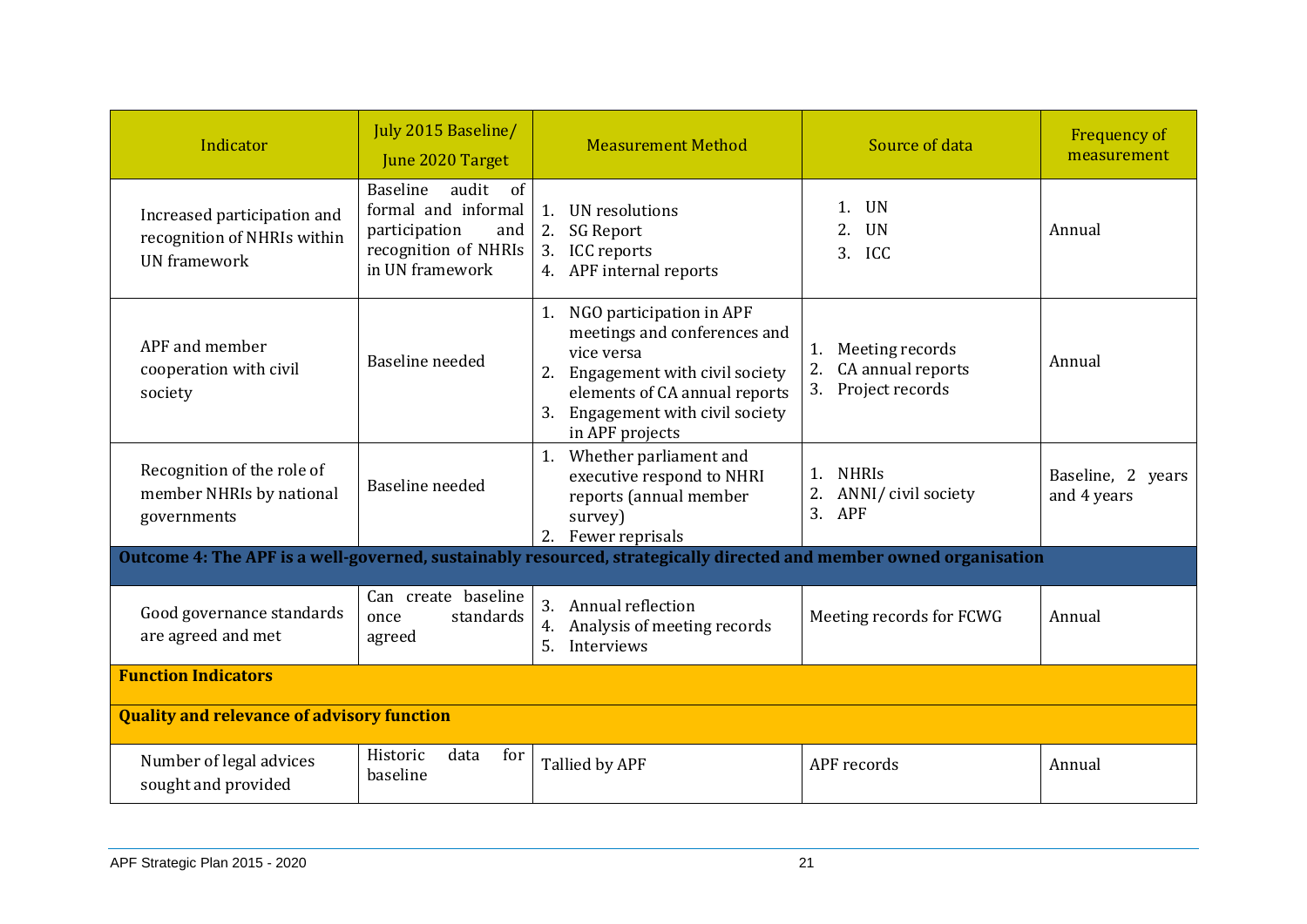| Indicator                                                                          | July 2015 Baseline/<br>June 2020 Target                                                     | <b>Measurement Method</b>                                                                                                                                          | Source of data                       | <b>Frequency of</b><br>measurement |  |  |
|------------------------------------------------------------------------------------|---------------------------------------------------------------------------------------------|--------------------------------------------------------------------------------------------------------------------------------------------------------------------|--------------------------------------|------------------------------------|--|--|
| Member satisfaction with<br>accreditation and other<br>substantial legal advice    | for<br>Historic<br>data<br>baseline                                                         | Survey member to determine<br>satisfaction post each advice and<br><b>SCA</b>                                                                                      | <b>NHRIS</b>                         | Annual                             |  |  |
| Quality of advice                                                                  | No baseline                                                                                 | Correlation between issues raised<br>APF<br>ICC<br><b>SCA</b><br>and<br>by<br>recommendations,<br>analysed by<br>APF                                               | APF records<br>SCA records           | Annual                             |  |  |
| <b>Quality and relevance of networking function</b>                                |                                                                                             |                                                                                                                                                                    |                                      |                                    |  |  |
| Number of members<br>participating in APF<br>activities<br>Number of women and men | 100% (AGM)<br>100%<br>(B/A)<br>Conference)                                                  | Attendance<br>participation<br>and<br>records                                                                                                                      | Meeting records                      | Annual                             |  |  |
| participants<br>SEO satisfaction with SEO<br>networking events                     | Baseline<br>from<br>previous events                                                         | Post SEO survey                                                                                                                                                    | <b>SEOs</b>                          | Annual                             |  |  |
| <b>Quality and relevance of capacity building function</b>                         |                                                                                             |                                                                                                                                                                    |                                      |                                    |  |  |
| Implementation of CA<br>recommendations                                            | $\sigma$ f<br>70%<br>recommendations<br>implemented by the<br>end of the strategic<br>plan. | 1. Annual returns on<br>implementation (target 80%<br>returns)<br>2. Supplemented by interview if<br>necessary<br>3. Follow up visits to discuss<br>implementation | Returns and discussions<br>$\bullet$ | Annual                             |  |  |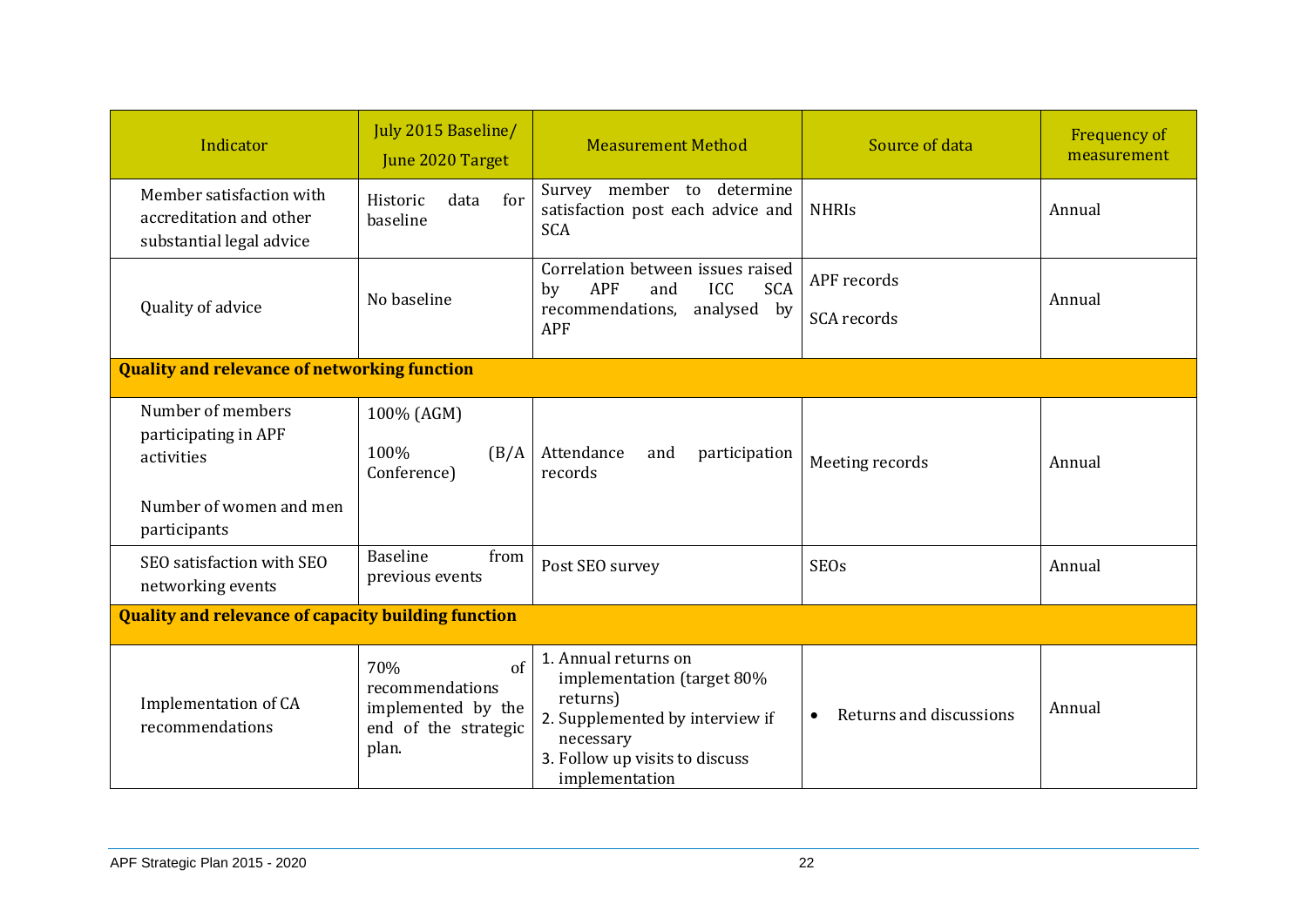| Indicator                                                                  | July 2015 Baseline/<br>June 2020 Target                          | <b>Measurement Method</b>                                                                                                               | Source of data                                                      | Frequency of<br>measurement      |
|----------------------------------------------------------------------------|------------------------------------------------------------------|-----------------------------------------------------------------------------------------------------------------------------------------|---------------------------------------------------------------------|----------------------------------|
| Gender mainstreamed in<br><b>Capacity Assessments</b>                      | Incorporated<br>in<br>baseline design for<br>capacity assessment | Analysis of reports                                                                                                                     | Specific annual CAP<br>1.<br>reports<br>2. Reviews of Progress      | Baseline, 2 years<br>and 4 years |
| Number of people trained<br>disaggregated by gender                        | No baseline                                                      | Include<br>specific<br>question<br>at<br>registration                                                                                   | Training records                                                    | Annual                           |
| Gender incorporated into all<br>training programs                          | No baseline                                                      | Review of training programs by<br>trained APF staff plus trainee<br>feedback                                                            | APF training report and post<br>training survey                     | Annual                           |
| Relevance and accurate<br>targeting of training courses<br>to participants | <b>Baseline</b><br>from<br>training records                      | 1. Analysis of answers to<br>relevance questions in end of<br>training questionnaire<br>2. Analysis of cvs and experience<br>of trainee | End of training<br>1.<br>questionnaire<br>2. Registration documents | Annual                           |
| Quality of training courses<br>delivered                                   | <b>Baseline</b><br>from<br>training records                      | 1. Analysis of answers to quality<br>questions in end of training<br>questionnaire<br>Views of APF observer<br>2.                       | End of training<br>1.<br>questionnaire                              | Annual                           |
| Number of accredited<br>trainers who are conducting<br>training            | <b>Baseline</b><br>from<br>training records                      | Tally                                                                                                                                   | Training records                                                    | Annual                           |
| Satisfactory implementation<br>of communications strategy                  | Some baseline from<br>historic data                              | Initially, through the annual<br>member survey:<br>Relevance of the APF website<br>to members                                           | <b>NHRIS</b>                                                        | Annual                           |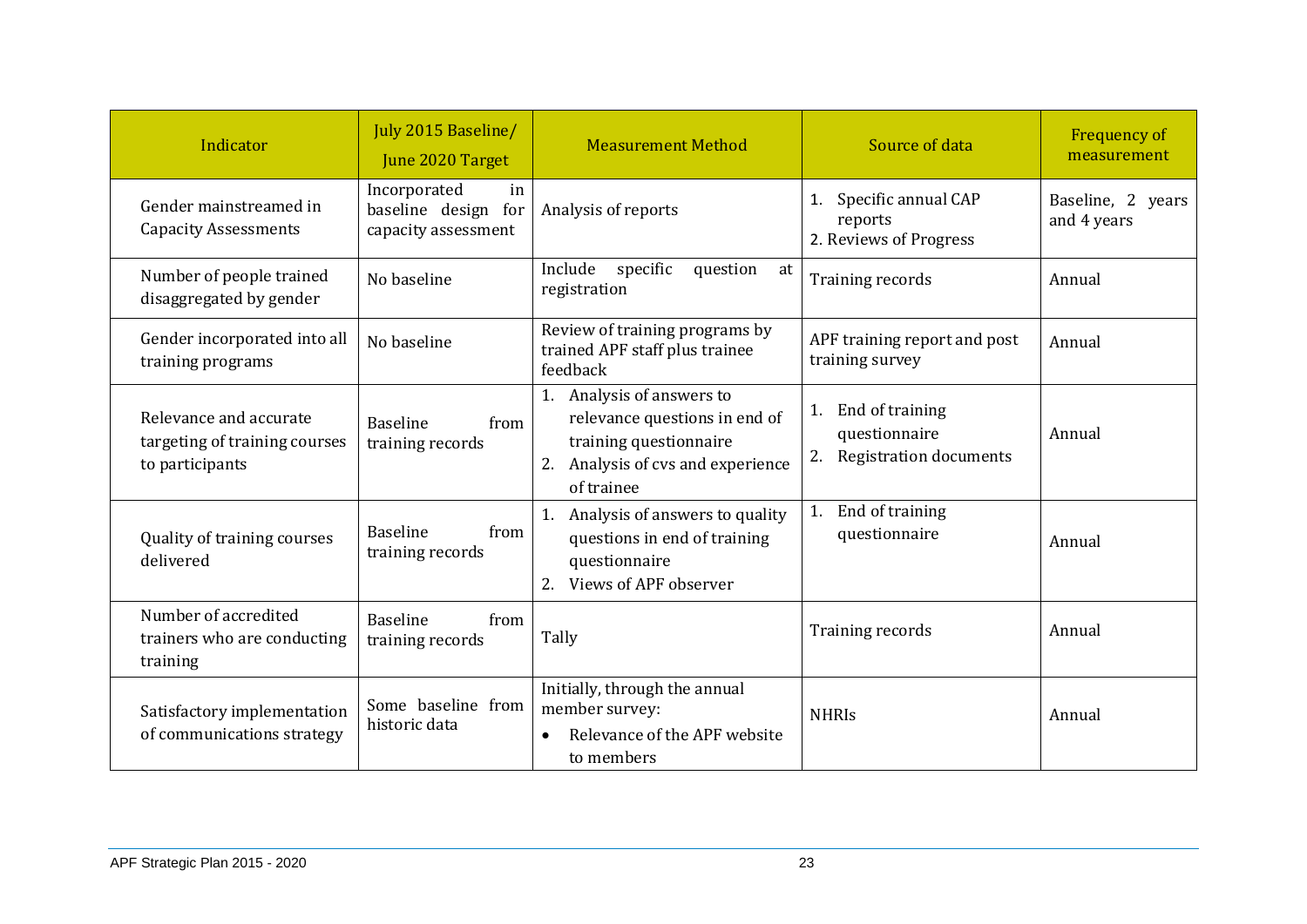| Indicator                                                                      | July 2015 Baseline/<br>June 2020 Target |      |     | <b>Measurement Method</b>                                                                                                                                                                                                                                                                                                                                                        | Source of data              | <b>Frequency of</b><br>measurement |
|--------------------------------------------------------------------------------|-----------------------------------------|------|-----|----------------------------------------------------------------------------------------------------------------------------------------------------------------------------------------------------------------------------------------------------------------------------------------------------------------------------------------------------------------------------------|-----------------------------|------------------------------------|
| Quality and relevance of engagement nationally, regionally and internationally |                                         |      |     | Relevant content of the<br>$\bullet$<br>monthly APF Bulletin<br>Relevance and timeliness of<br>$\bullet$<br>APF email broadcasts<br>Progressively:<br>Stakeholder engagement with<br>$\bullet$<br>APF website content<br>Stakeholder engagement with<br>$\bullet$<br>APF email-based<br>communications tools<br>Member engagement in<br>$\bullet$<br>shaping APF communications. |                             |                                    |
|                                                                                |                                         |      |     |                                                                                                                                                                                                                                                                                                                                                                                  |                             |                                    |
| NHRI participation in UN<br>processes                                          | Historic<br>baseline                    | data | for | 1. Annual member survey<br><b>Reports of Treaty Body</b><br>Reviews & UPR                                                                                                                                                                                                                                                                                                        | Reports and discussions     | Annual                             |
| Progressive and appropriate<br>NHRI participation in<br>regional bodies        | Historic<br>baseline                    | data | for | Annual member survey                                                                                                                                                                                                                                                                                                                                                             | NHRIs and Secretariat staff | Baseline, 2 years<br>and 4 years   |
| Value to members of APF<br>role in engaging with UN<br>mechanisms              | Historic<br>baseline                    | data | for | Annual member survey                                                                                                                                                                                                                                                                                                                                                             | <b>NHRIS</b>                | Annual                             |
| <b>Quality and relevance of governance</b>                                     |                                         |      |     |                                                                                                                                                                                                                                                                                                                                                                                  |                             |                                    |